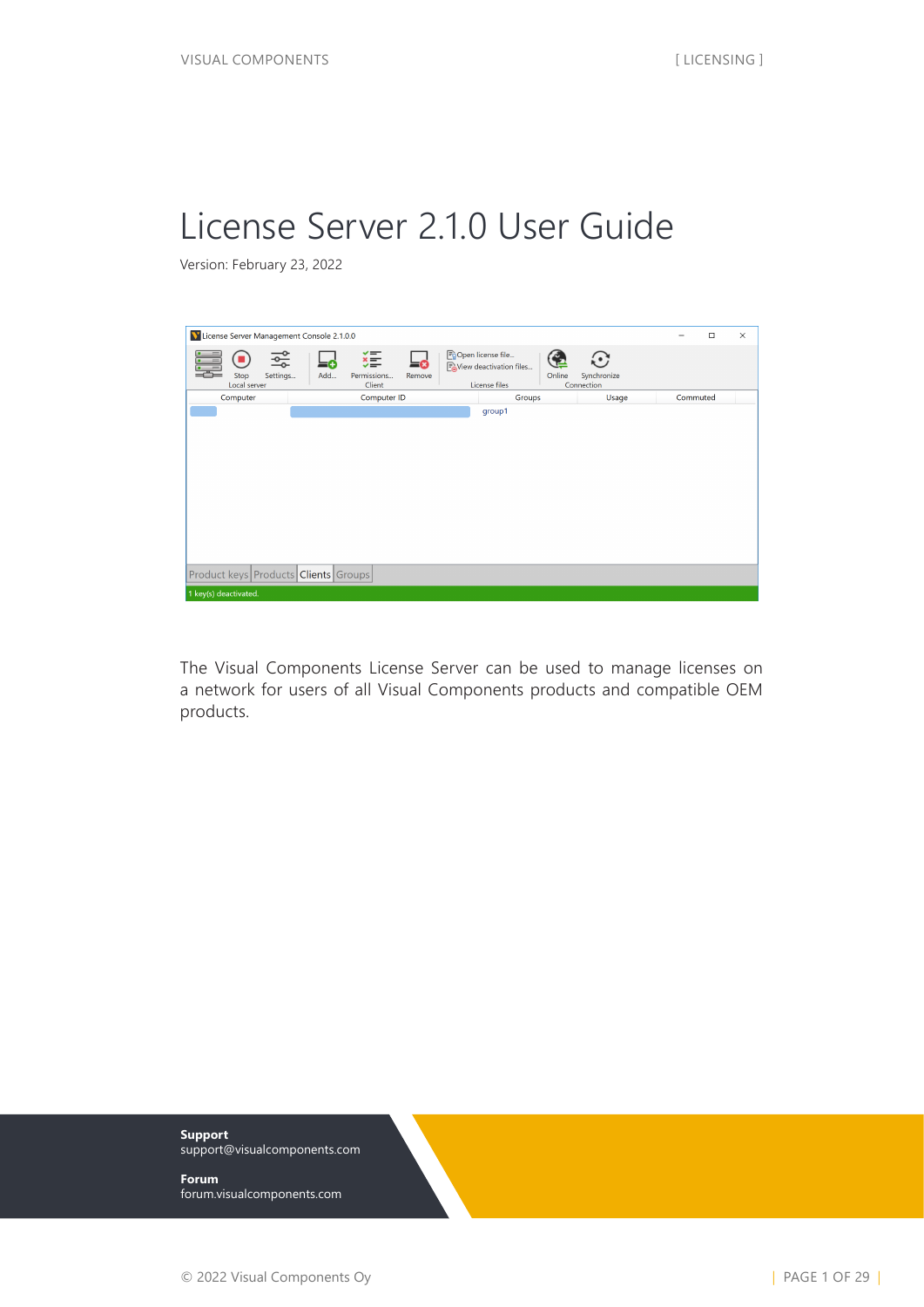# Contents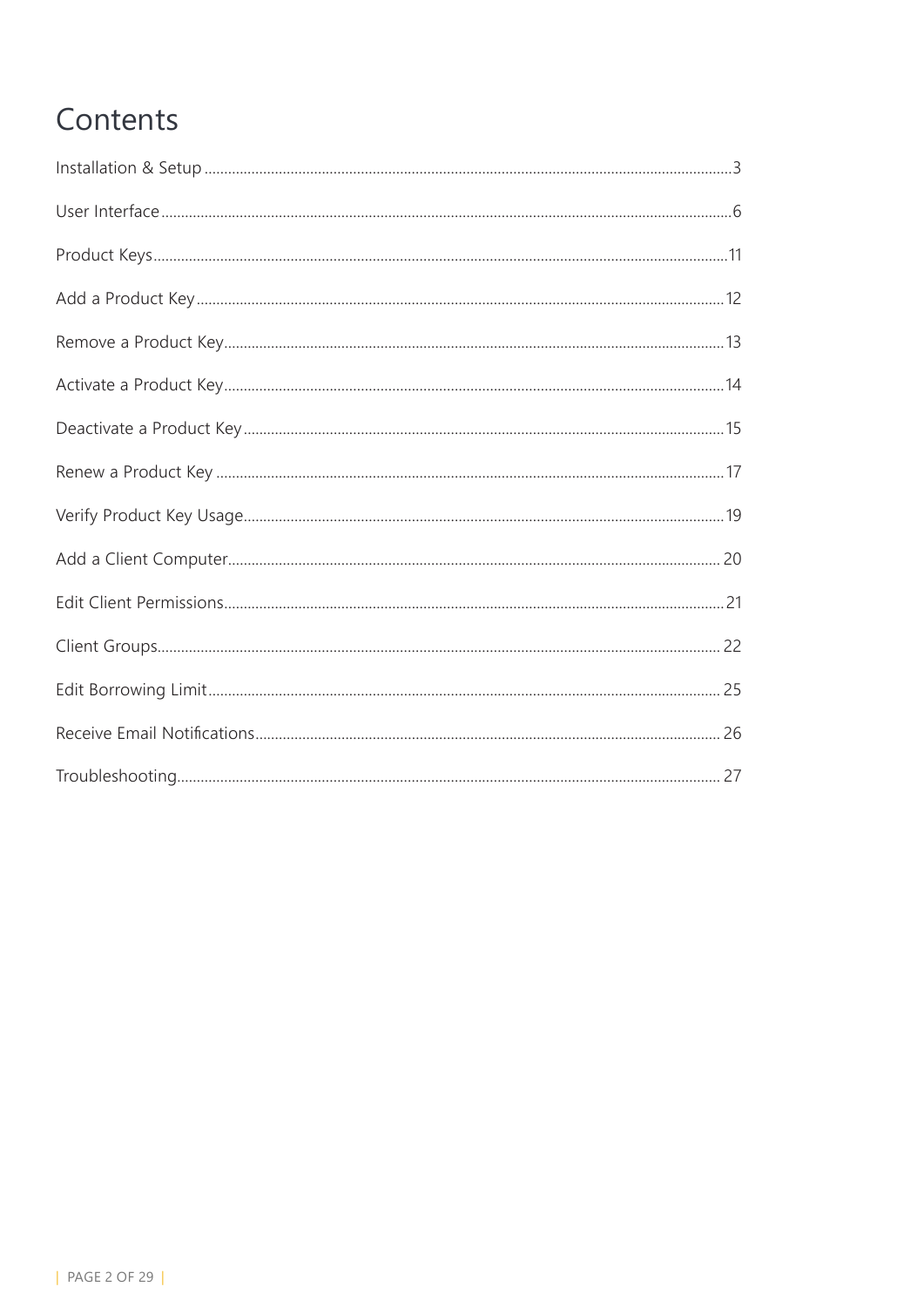## <span id="page-2-0"></span>Installation & Setup

The installation of the license server is a straightforward process that can perform upgrade installation.

#### Requirements

Before you install the license server, verify that you have local administrator rights to install the license server on a computer. Your computer must be using one of the following operating systems:

- Windows 8.1 Pro 64-bit
- **Windows 10 Pro 64-bit**
- Windows Server 2012 64-bit
- Windows Server 2012 R2 64-bit
- Windows Server 2016
- Windows Server 2019

#### Installation Notes

- In order to run the license server on your computer, during installation some dependency files and runtime libraries may be installed. If your computer has no Internet connection, the provided folder "Dependencies" must be included in the same folder with the license server installer.
- If your computer is using an old version of the license server, the installer can uninstall that version, and then transfer its product keys to the new server.
- If an activated product key is transferred from license server v1 to v2, the key is first deactivated and then reactivated on your computer.
- During installation, if the license server is unable to connect to the global Visual Components license server, the installer will prompt you to manually upgrade product keys by generating an **upgrade request file**. Next, you would need to use your product user account to upload the request file and manually generate a **license file**. Finally, after completing installation, you can run the license server, and then use the Open license file command to upload the license file for upgrading transferred product keys.
- After a product key has been activated on a computer using a newer version of the license server, that computer can no longer use an older version.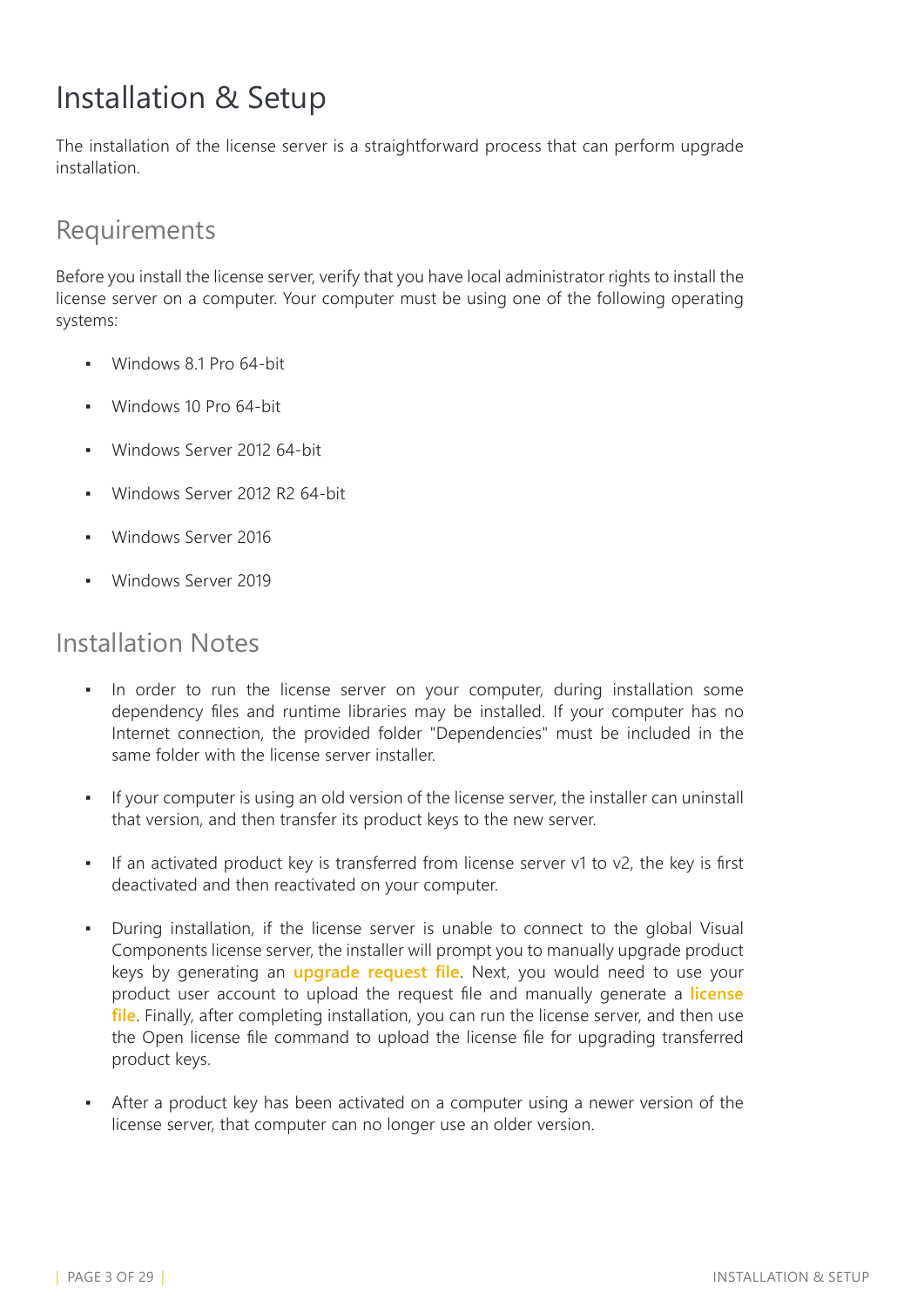### Security

Online product key activation and deactivation synchronization uses HTTPS encrypted communication to contact a global Visual Components license server.

For Visual Components 2014 or older product keys:

▪ **<https://portal.visualcomponents.net>**

For Visual Components 4.0 or higher product keys:

▪ **<https://license.visualcomponents.net>**

In some cases, your license server might communicate with both global servers directly or they communicate with one another to accommodate the request from your local server.

**IMPORTANT!** If online functionality is to be used, corporate firewalls and web proxies should not block nor prevent the connection your license server has to the global Visual Components license server(s).

#### Portal Accounts

In some cases, you might need to sign in to your portal account to handle licensing issues. For example, you might need to manually deactivate or activate product keys and upgrade licenses to work on a new license server.

For Visual Components 2014 or older product versions, go to:

▪ **<https://portal.visualcomponents.net>**

For Visual Components 4.0 or higher product versions, go to:

▪ **<https://license.visualcomponents.net>**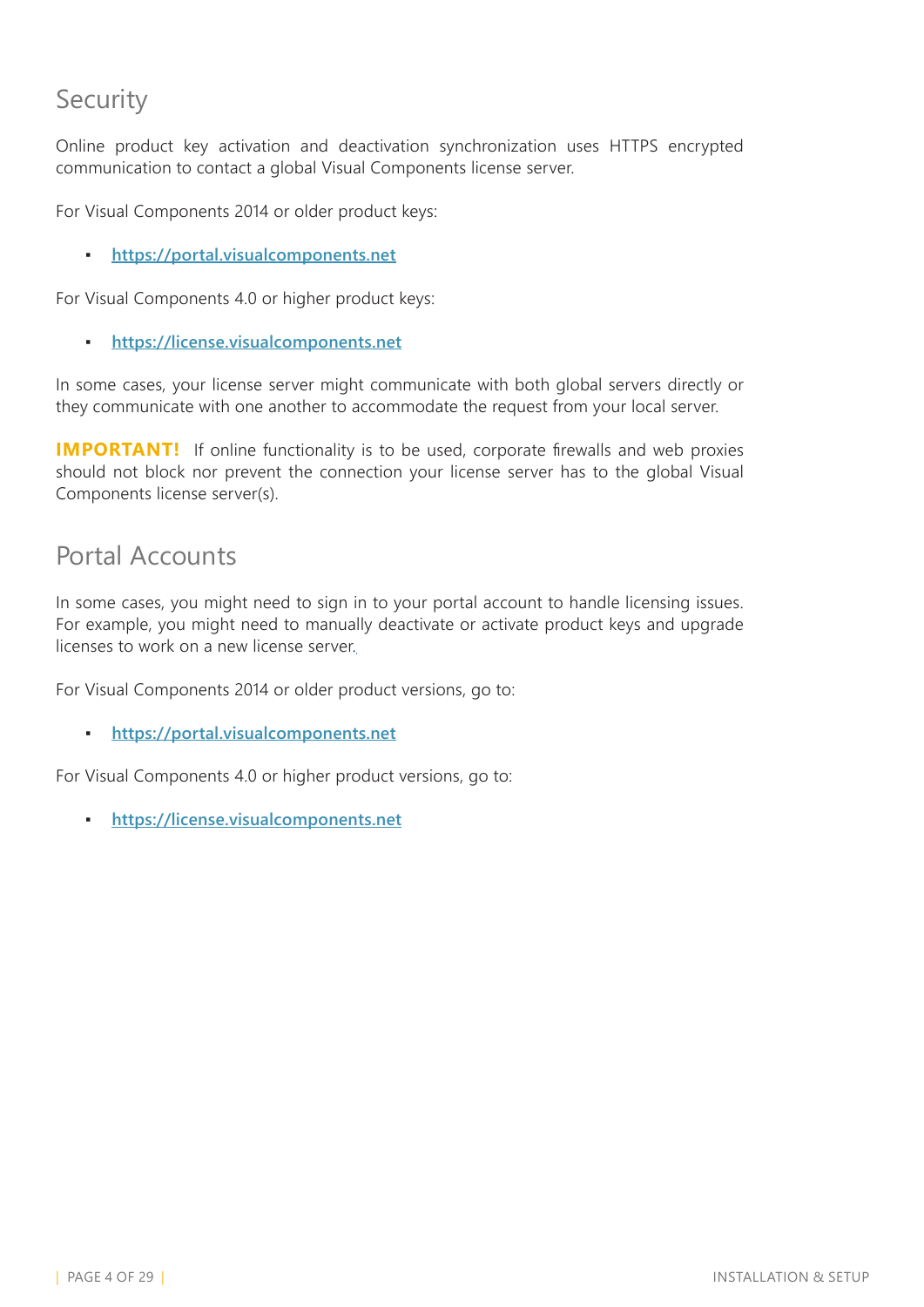### Instructions

**1.** Download the installer for the license server. A download link is available on the Visual Components website or you may be provided with one.

| Visual Components License Server Setup |                                                                                                                                                                                                                                                                                                                                                          | $\times$ |
|----------------------------------------|----------------------------------------------------------------------------------------------------------------------------------------------------------------------------------------------------------------------------------------------------------------------------------------------------------------------------------------------------------|----------|
|                                        | Welcome<br>Welcome to the installer for Visual Components License Server<br>2.1.0.0<br>It is strongly recommended that you exit all Windows programs<br>before continuing with this installation.<br>If you have any other programs running, please click Cancel,<br>close the programs, and run this setup again.<br>Otherwise, click Next to continue. |          |
|                                        | Cancel<br>< Back<br>Next >                                                                                                                                                                                                                                                                                                                               |          |

- **2.** Run the installer, and then follow the steps offered by the Wizard to complete installation.
- **3.** After completing installation, run the Visual Components License Server Manager.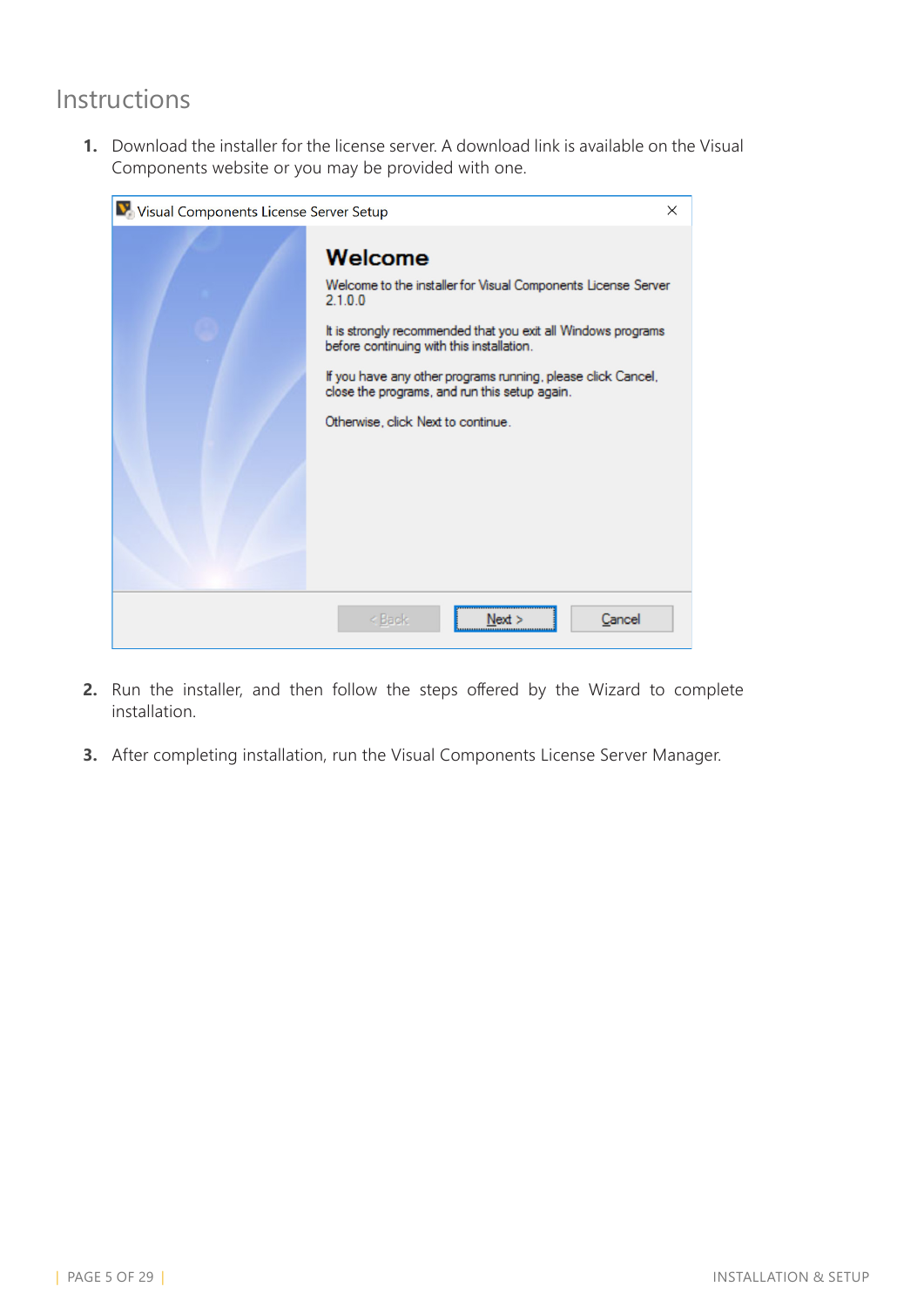# <span id="page-5-0"></span>User Interface

The workspace of the license server contains different views for managing licenses.



**List View**. View of a license server database.

**Ribbon**. Commonly used commands.

**Status Bar.** Indicates the status of a license server.

**Tabs**. Different contexts and views of a license server.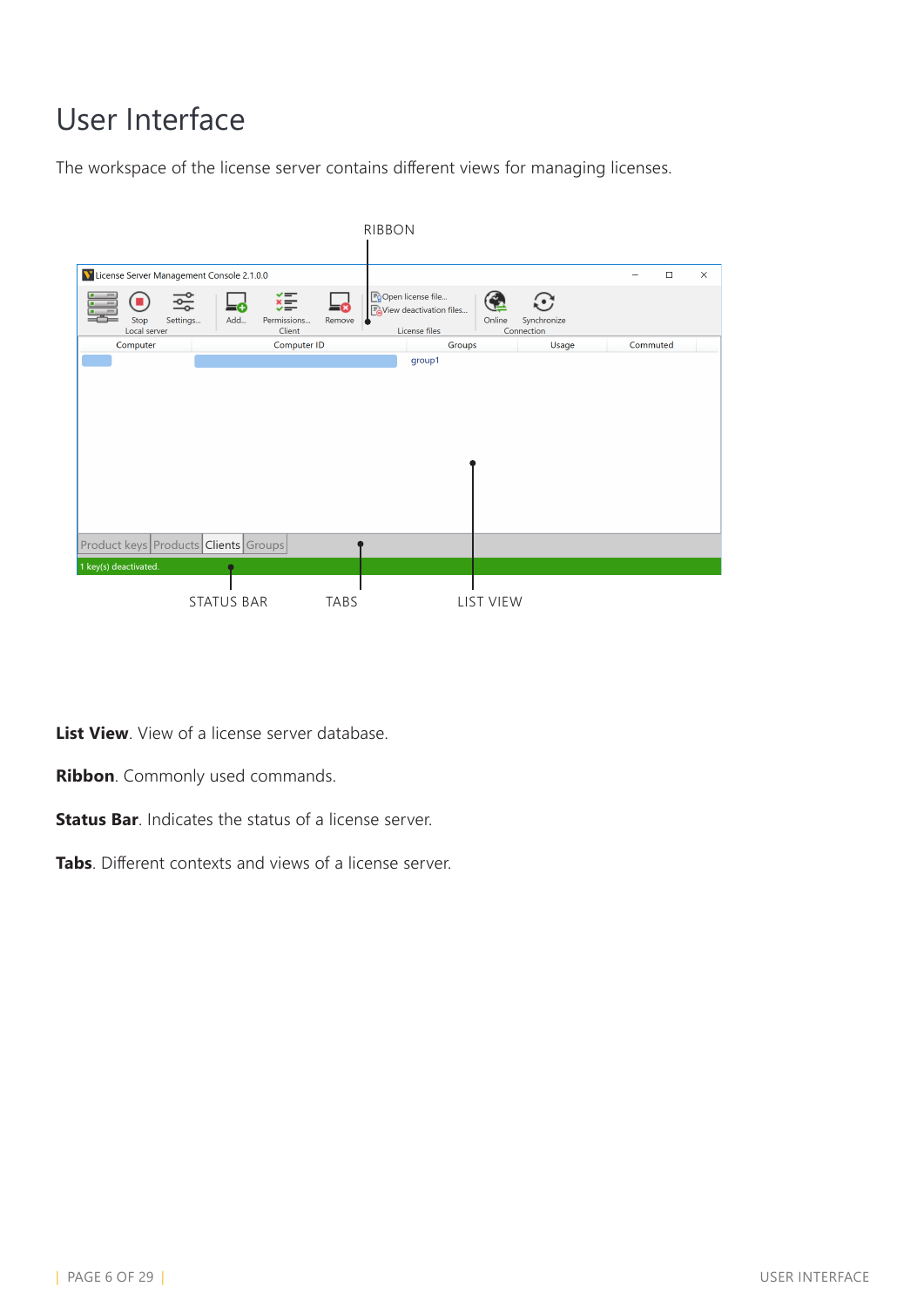### Product keys

The Product keys tab displays a view for handling keys.

#### **Columns**

- **Expiration**. The expiration date of a key.
- **Licenses**. The number of seats (licenses) associated with a key.
- **Product key**. The product key.
- **Product**. The name of product that can be used with a key.
- **Remarks**. Information on state of a key.
- **Renewal**. The renewal date of a key, for example every 360 days.
- **Status**. The status of a key. Not activated and Activation expired cannot be used by client. Activated can be used by client.
- **Type**. The type of key. Full is a complete license. Evaluation is a trial license.

- **Activate**. Activates a selected key.
- Add. Allows you to add a product key to server.
- **Deactivate**. Deactivates a selected key.
- **Online/Offline**. Indicates if the license server is connected to the global Visual Components license server.
- **Open license file**. Allows you to open a .dat file containing license information.
- **Remove**. Removes a selected key from the server. You should not remove a key that has a status of Activated. First, deactivate the key, and then remove it.
- **Renew**. Renews a selected key, for example another 360 days.
- **Settings**. Displays the license server settings.
- **Start/Stop**. Turns on/off the license server.
- **Synchronize**. Syncs the license server with the global Visual Components license server and refreshes its database.
- **View deactivation files**. Shows the Deactivations folder in File Explorer.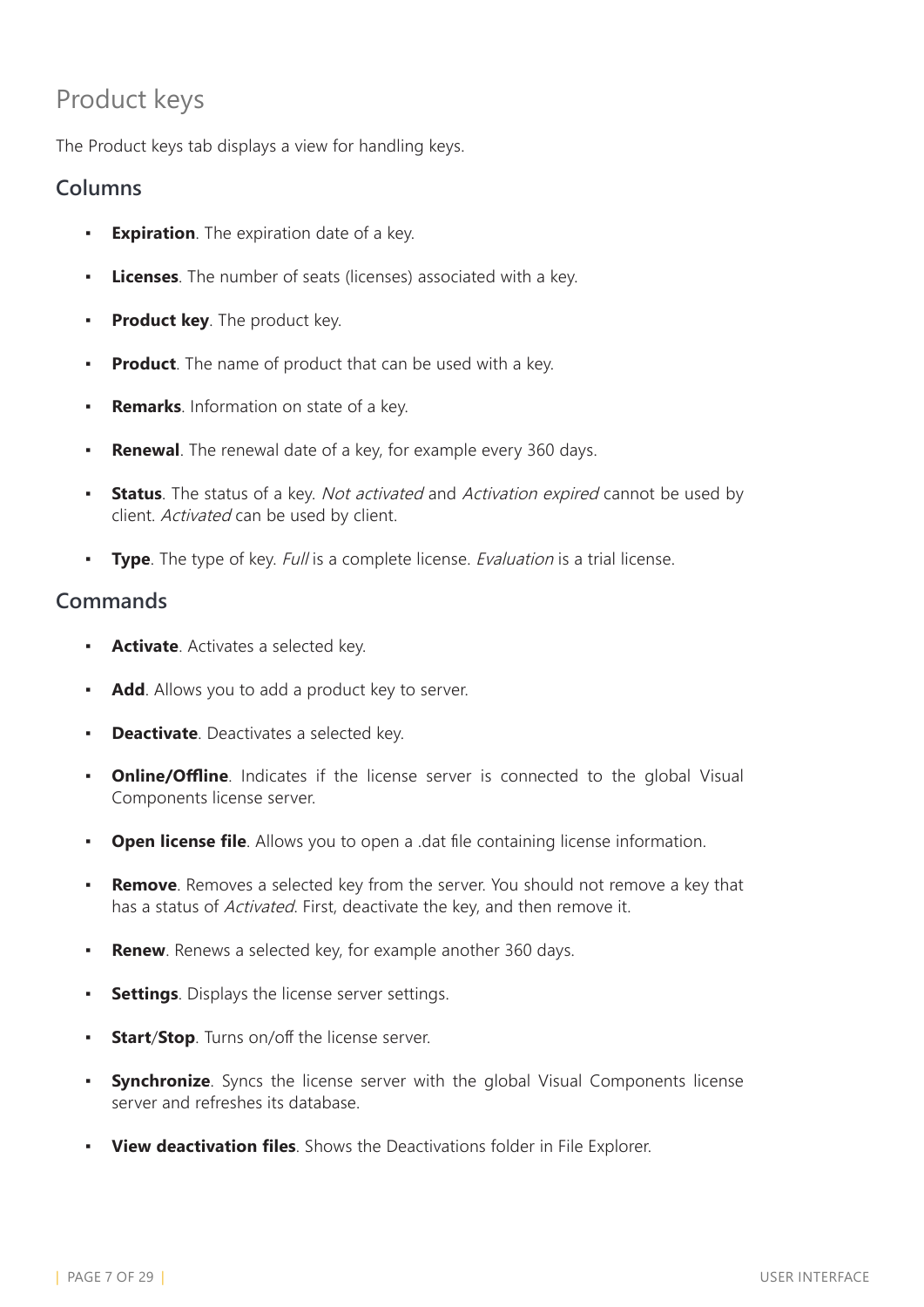### Products

The Products tab displays a view of product information, which includes the amount of available licenses and usage by clients.

#### **Columns**

- **Commuter Available**. The number of licenses for a product that can be borrowed by clients.
- **Commuter Used**. The number of licenses for a product that are being borrowed by clients.
- **Network Available**. The number of licenses for a product that can be used by clients.
- **Network Used**. The number of licenses for a product that are being used by clients.
- **Product**. The name of a product that has one or more keys on the server.
- **Remarks**. Information on state of a product and its usage.
- **Total Licenses**. The total number of licenses for a product on the server.

- **Online/Offline**. Indicates if a license server is connected to the global Visual Components license server.
- **Open license file**. Allows you to open a .dat file containing license information.
- **Settings**. Displays the license server settings.
- **Start/Stop**. Turns on/off the license server.
- **Synchronize**. Syncs the license server with the global Visual Components license server and refreshes its database.
- **· Usage info**. Shows the usage of a selected product by clients including borrowed licenses and their return dates.
- **View deactivation files**. Shows the Deactivations folder in File Explorer.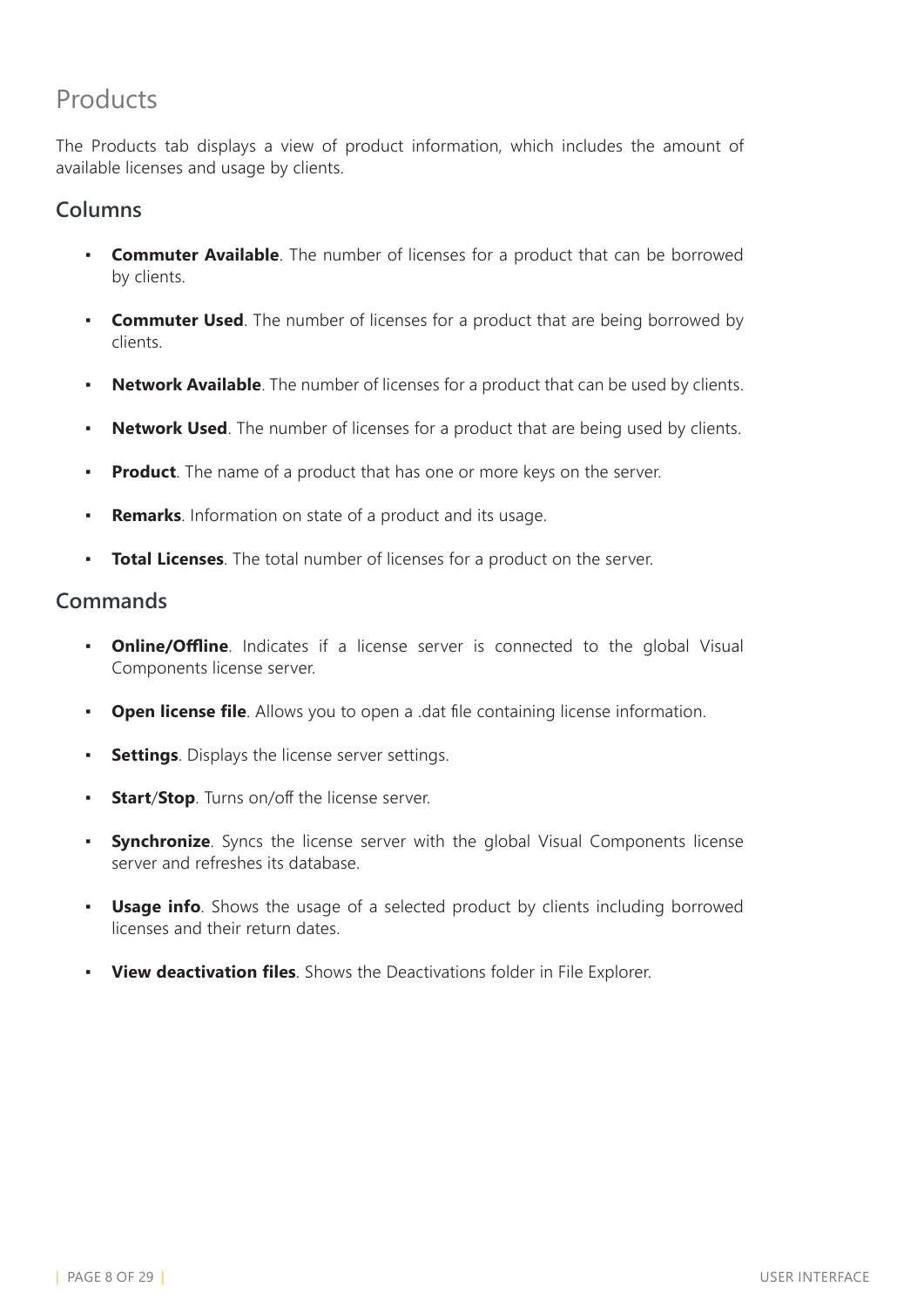### Clients

The Clients tab displays a view about client computers of the license server.

#### **Columns**

- **Commuted**. If client borrows a license, it indicates the product of that license.
- **Computer**. The name of a client computer.
- **Computer ID**. The id of a client computer.
- **Groups**. The groups that the client belongs to.
- **Usage**. If client is using a license, indicates the product of that license.

- **Add**. Allows you to add a new client computer to a server. Generally, this is done before a client connects to the server for the first time.
- **Online/Offline**. Indicates if a license server is connected to the global Visual Components license server.
- **Open license file**. Allows you to open a .dat file containing license information.
- **Permissions**. Allows you to define the rights of a selected client to use licenses for products supported by the server.
- **Remove**. Removes a selected client from the server. You cannot remove a client that is using a license nor should you remove a client that is borrowing a license.
- **Settings**. Displays the license server settings.
- **Start/Stop**. Turns on/off the license server.
- **Synchronize**. Syncs the license server with the global Visual Components license server and refreshes its database.
- **View deactivation files**. Shows the Deactivations folder in File Explorer.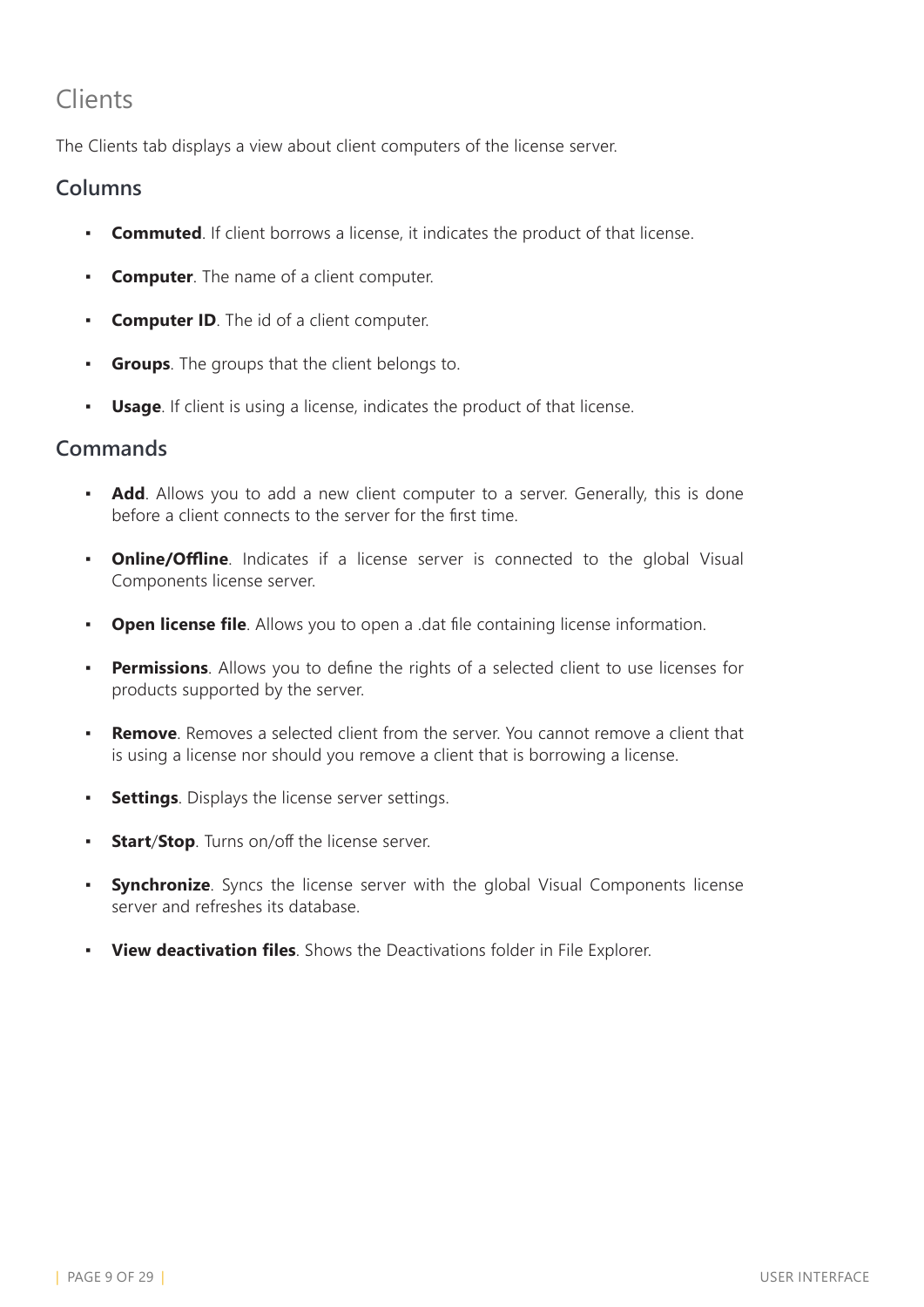### Groups

The Groups tab displays a view about client groups of the license server.

#### **Columns**

- **Clients.** The number of clients in the group.
- **Group.** The name of a client group.
- **Remarks.** Information on state of a client group.
- **Reserved.** The number of reserved seats for the clients in the group.
- **Used.** The number of seats taken by clients.

- **Add.** Allows you to add a new client group to server, set the clients into this group and define the products that can be accessed by the clients in this group.
- **Edit.** Allows you to edit the selected client group.
- **Online/Offline.** Indicates if a license server is connected to the global Visual Components license server.
- **Open license file.** Allows you to open a .dat file containing license information.
- **Remove.** Removes a selected client group from the server.
- **Settings.** Displays the license server settings.
- **Start/Stop.** Turns on/off the license server.
- **Synchronize.** Syncs the license server with the global Visual Components license server and refreshes its database.
- **View deactivation files.** Shows the Deactivations folder in File Explorer.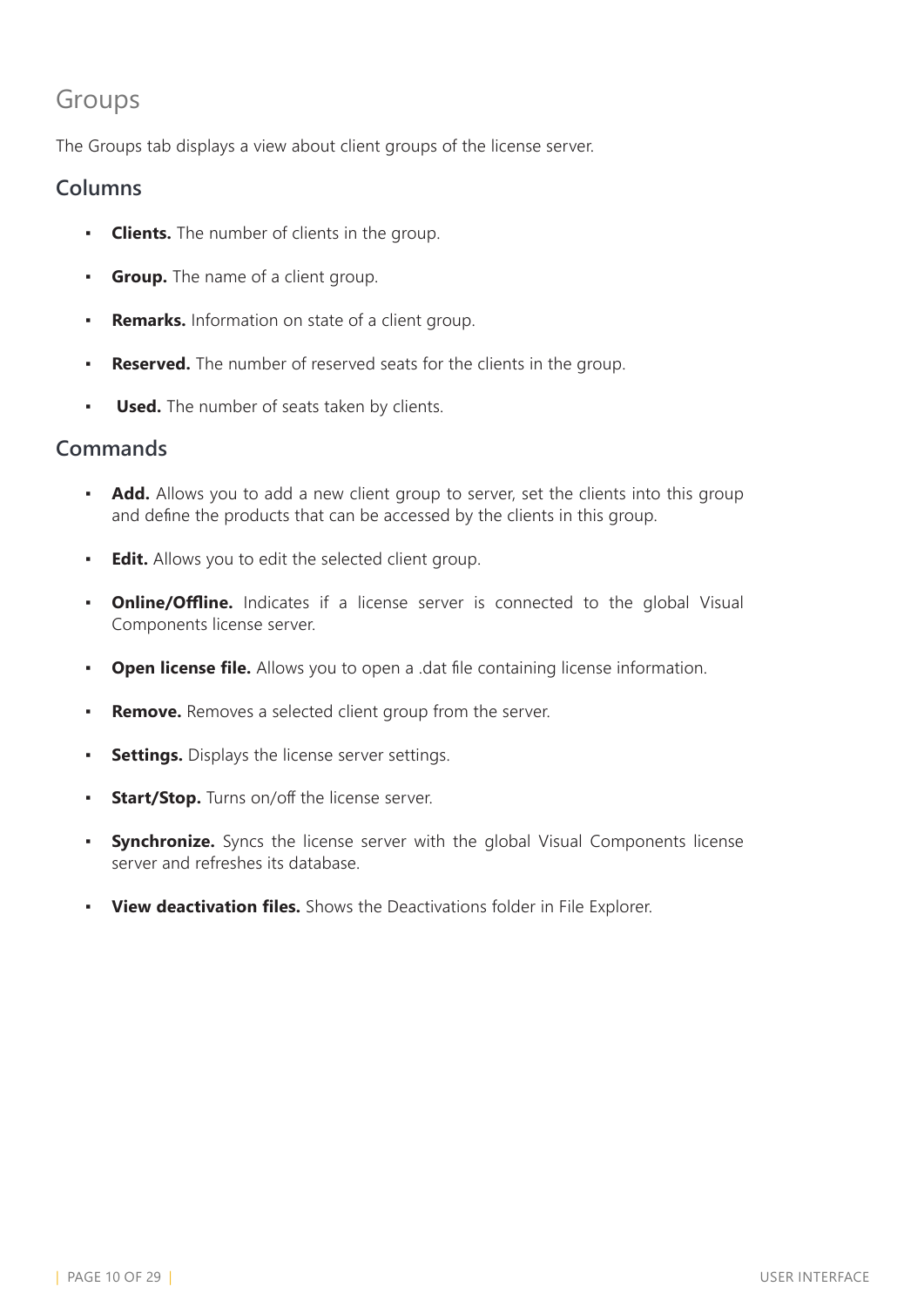# <span id="page-10-0"></span>Product Keys

The license server supports product and add-on keys. A **product key** allows you to use a Visual Components product. An **add-on key** allows you to use a plugin or additional services in a Visual Components product.

In some cases, Visual Components or an OEM may license an add-on. In other cases, the concept of licensing add-ons is resolved by upgrading a product key, thereby removing the need for having an add-on key. In all cases, it depends on what product keys are managed by your server and the products used by its clients.

A product key contains one or more floating licenses that can be shared online or borrowed by users for offline use. A floating license is known as a **seat**, so a product key with 10 seats means that up to 10 users can use that product key at a given time.



### Sharing

Sharing a license occurs when a user connects to a license server, and then uses an available license with a Visual Components product. Once a user stops using a Visual Components product, the license is reclaimed and becomes available for other users connected to the same license server.

### Borrowing

Borrowing a license occurs when a user connects to a license server, and then checks out an available license from the server for a certain number of days to use offline with a Visual Components product, and then disconnects from the server. The borrowed license remains unavailable on the server until the user reconnects to the server, and then returns or checks in the license. Borrowing a license is also known as commuting. If a client needs to know how to borrow a license from the server, refer to Licensing - Borrowing in the product's Help File.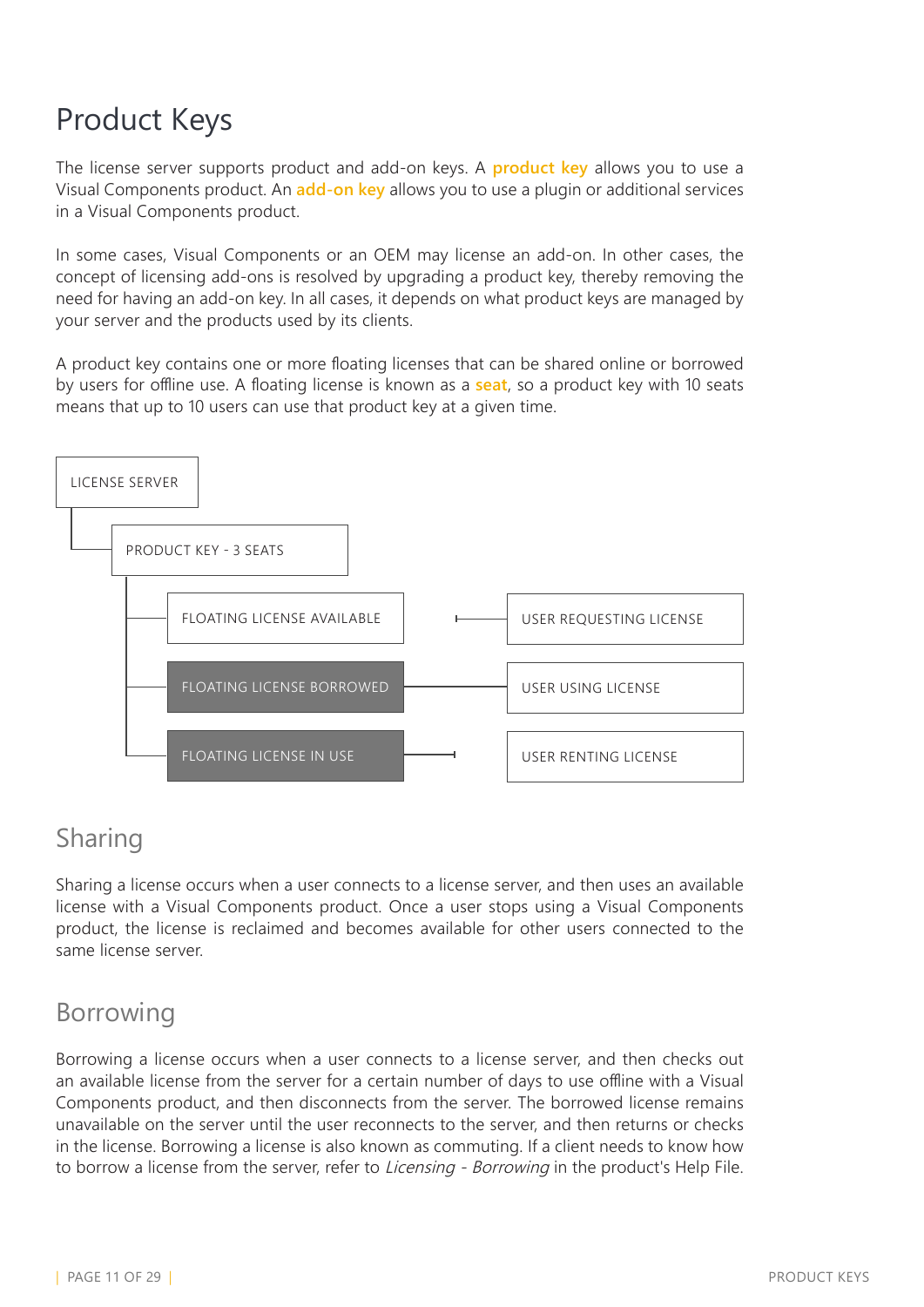# <span id="page-11-0"></span>Add a Product Key

The license server allows you to add product keys containing floating licenses. The number of licenses in a product key affects how many clients can use the product key at any given time.

- **1.** On the **Product keys** tab, in the **Product key** group, click **Add**.
- **2.** In the **Add product key** dialog, **Enter product key** box, type or paste the 16 digit product key you want to add to the server, and then click **Add**.



**3.** Verify the product key you added is listed in the license server.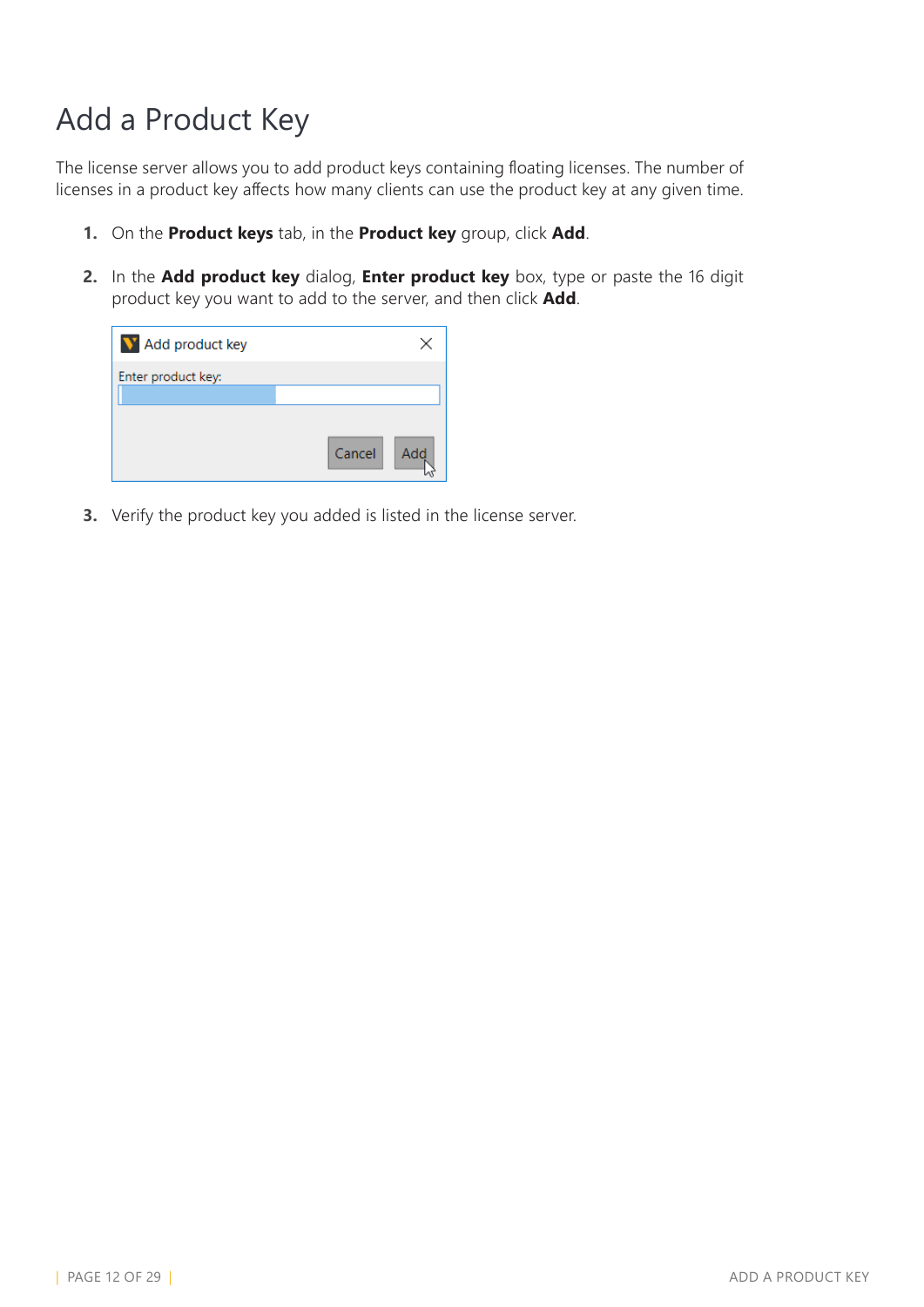# <span id="page-12-0"></span>Remove a Product Key

The license server allows you to remove any added product keys. In most cases, we recommend that you deactivate a product key before removing it from a license server. That allows a key to be added and used with a license server on another computer.

- **1.** Click the **Product keys** tab, and then select the listed product key you want to remove from the server.
- **2.** On the **Product keys** tab, in the **Product key** group, click **Remove**.
- **3.** If you are prompted to deactivate a selected license, do one of the following:
	- To remove the license without deactivating it, click **Yes**.
	- To deactivate the license before removing it, click **No**, and then deactivate the product key before repeating step 1 of this workflow.

| Remove product keys                                                                                                                                       |  |
|-----------------------------------------------------------------------------------------------------------------------------------------------------------|--|
| Some of the keys are activated. If you remove these keys, the licenses<br>will no longer be available, but they will still be locked to this<br>computer. |  |
| Do you really want to remove these keys?                                                                                                                  |  |
| Yes<br>No                                                                                                                                                 |  |

**4.** In the **Remove product keys** dialog, click **Yes**.



**5.** Verify the product key is not listed on the license server.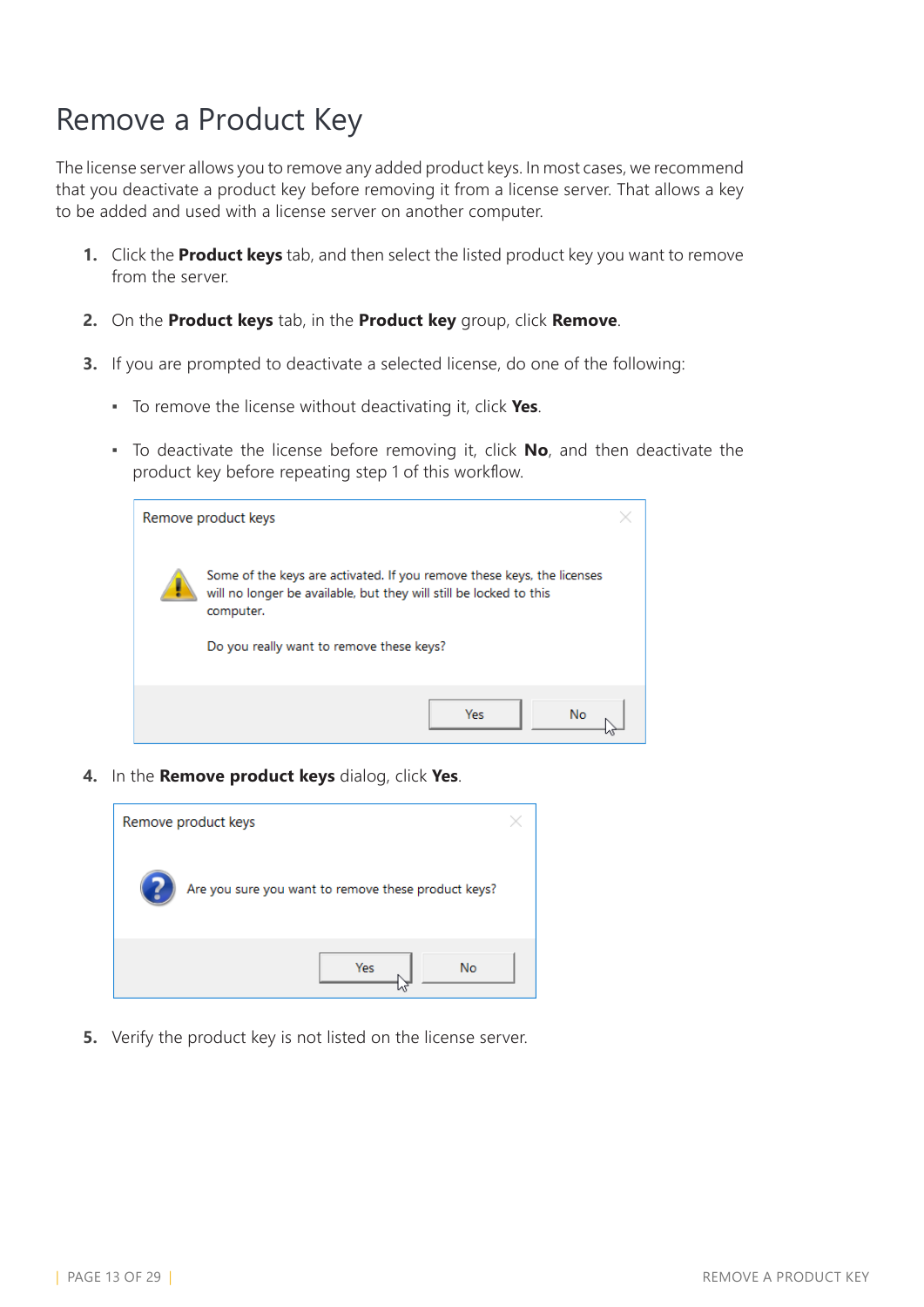# <span id="page-13-0"></span>Activate a Product Key

The license server allows you to activate an added product key.

### Automatic Activation

Automatic product key activation requires a license server be connected to the global Visual Components license server(s).

- **1.** Click the **Product keys** tab, and then select the listed product key you want to activate on the server.
- **2.** On the **Product keys** tab, in the **Connection** group, verify the license server is online, and then in the **Product key** group, click **Activate**.

**NOTE!** If a selected product key is not activated, verify the product key has not expired and the website for your portal account is not down or undergoing maintenance.

### Manual Activation

Manual product key activation requires you to generate an activation request file in a license server, and then upload and activate that file using the portal website.

- **1.** Click the **Product keys** tab, and then select the listed product key you want to activate on the server.
- **2.** On the **Product keys** tab, in the **Product key** group, click **Activate**, and then save the activation request file but DO NOT rename it.
- **3.** Open a web browser, and then go to the website associated with your product key and portal account. For more information, review the "Portal Accounts" section of this guide.
- **4.** Log in to your portal account, and then on the Welcome page or Ribbon of the website, click **Manual Licensing**.
- **5.** On the **Manual Licensing** page, upload the activation request file.
- **6.** Click **Confirm** to generate an activated license file.
- **7.** Click **Download file ...** to save the license file.
- **8.** On your license server, click the **Product keys** tab, and then in the **License files** group, click **Open license file**, and then open the license file for your product key.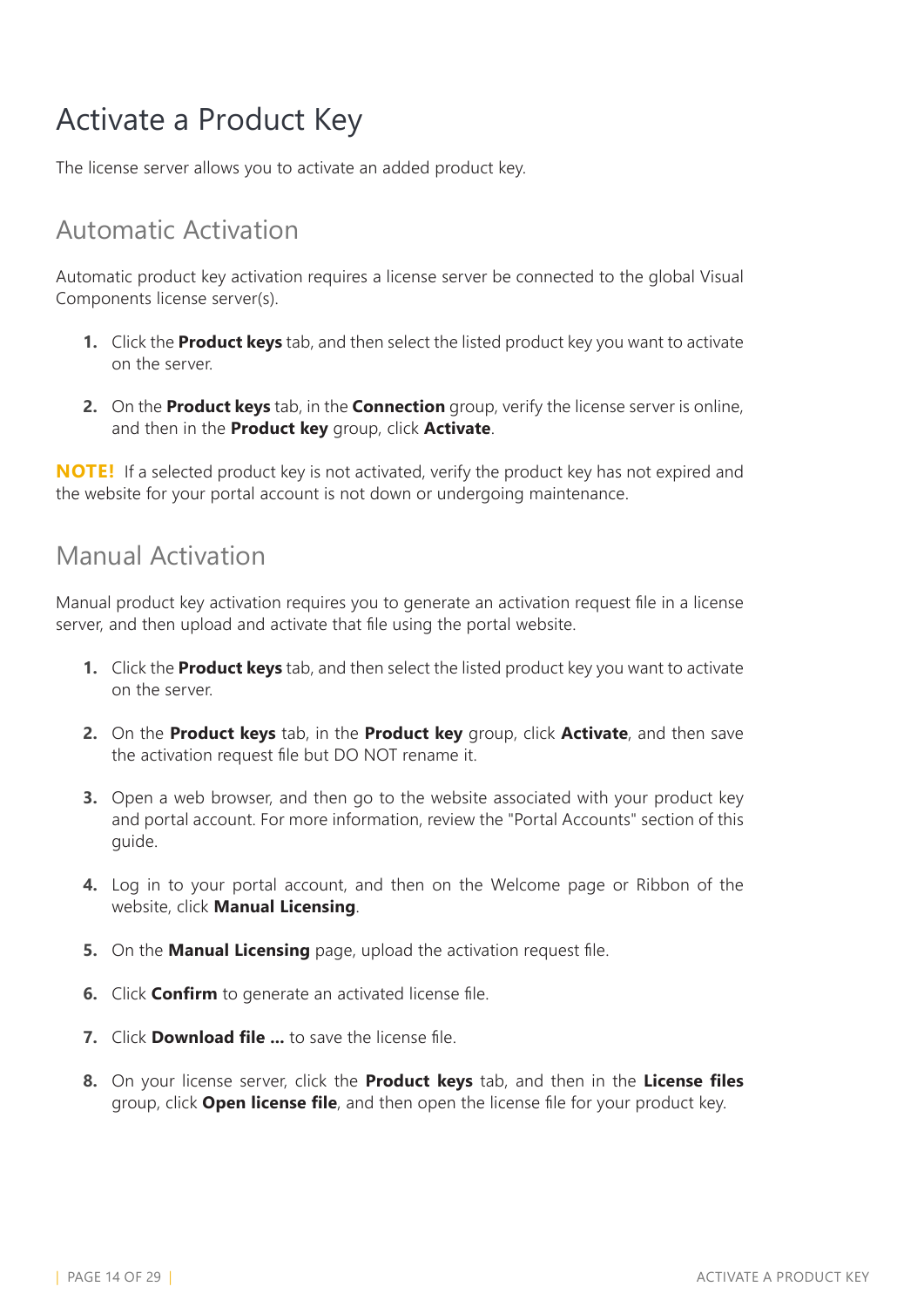## <span id="page-14-0"></span>Deactivate a Product Key

The license server allows you to deactivate an added product key. Before you deactivate a product key, ensure that all floating (network) and borrowed (commuter) licenses for that product key are not being used by clients of the server.

#### Automatic Deactivation

Automatic product key deactivation requires a license server to be connected to the global Visual Components license server(s).

- **1.** Click the **Product keys** tab, and then select the listed product key you want to deactivate on the server.
- **2.** On the **Product keys** tab, in the **Connection** group, verify the license server is online, and then in the **Product key** group, click **Deactivate**.

**NOTE!** If a selected product key is not deactivated, verify the product key has not expired and the website for your portal account is not down or undergoing maintenance.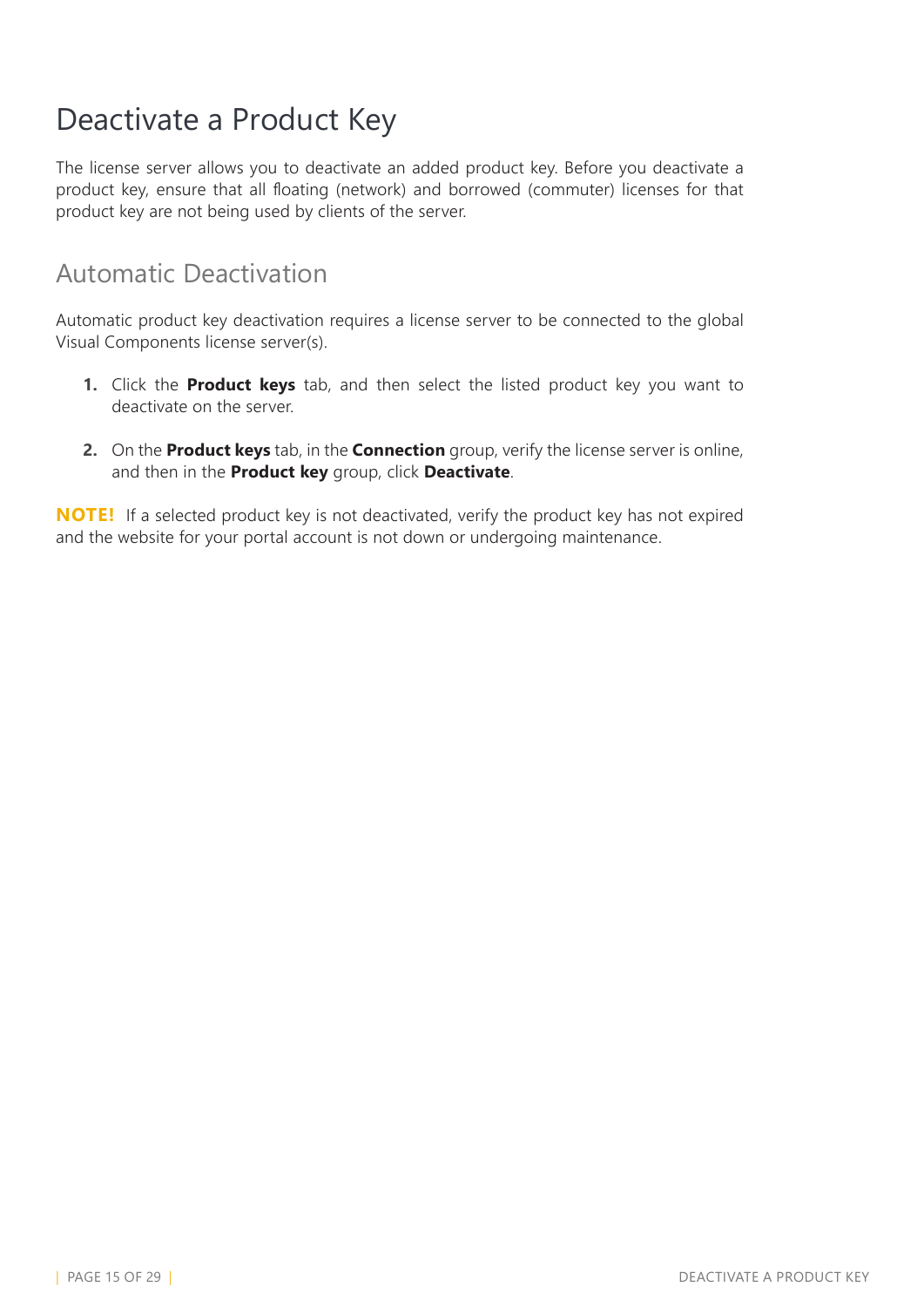### Manual Deactivation

- **1.** Click the **Product keys** tab, and then select the listed product key you want to deactivate on the server.
- **2.** On the **Product keys** tab, in the **Product key** group, click **Deactivate**, and then save the deactivation request file but DO NOT rename it.
- **3.** Open a web browser, and then go to the website associated with your product key and portal account. For more information, review the "Portal Accounts" section of this guide.
- **4.** Log in to your portal account, and then on the Welcome page or Ribbon of the website, click **Manual Licensing**.
- **5.** On the **Manual Licensing** page, upload the deactivation request file.
- **6.** Click **Confirm** to generate a deactivation permission file.
- **7.** On your license server, click the **Product keys** tab, and then in the **License files** group, click **Open license file**, and then open the deactivation permission file for your product key.
- **8.** On the **Product keys** tab, in the **Product key** group, click **Deactivate**, and then click **Yes** to deactivate the product key locally and generate a deactivated license file.

| Deactivate key offline                                                                                                                                                              |  |
|-------------------------------------------------------------------------------------------------------------------------------------------------------------------------------------|--|
| There is no connection to the VC license server. The product key will<br>be deactivated in offline mode.<br>This will deactivate the product key locally, making it unavailable for |  |
| use by clients. After that, the deactivation file must be uploaded to the<br>license server manually, before the product key can be used again.                                     |  |
| Do you want to deactivate the key now?                                                                                                                                              |  |
| Yes<br>No.                                                                                                                                                                          |  |

- **9.** Open a web browser, and then go to the website associated with your product key and portal account. For more information, review the "Portal Accounts" section of this guide.
- **10.** Log in to your portal account, and then on the Welcome page or Ribbon of the website, click **Manual Licensing**.
- **11.** On the **Manual Licensing** page, upload the license file.
- **12.** Click **Confirm** to unlock the license from the computer hosting the local license server.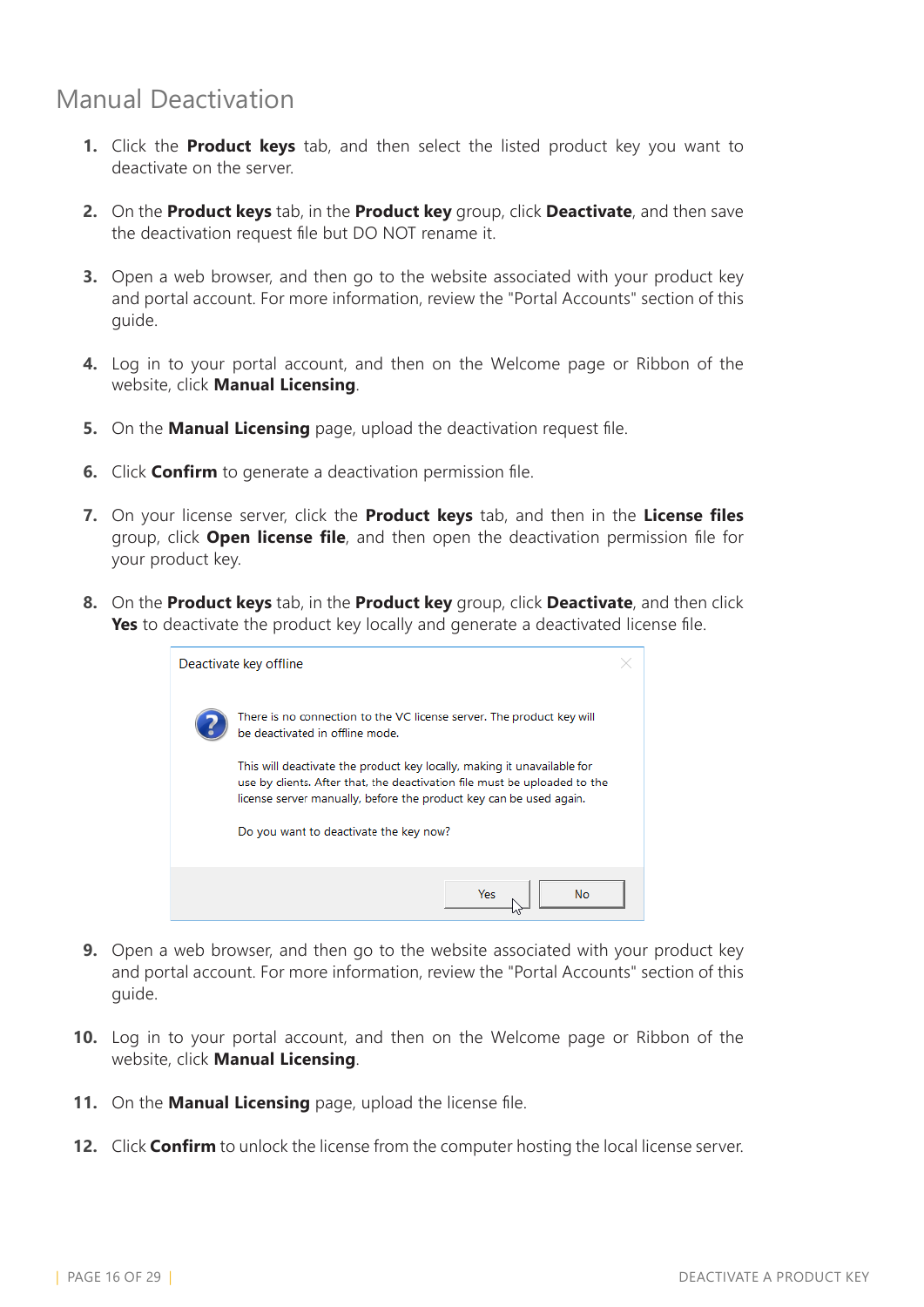### <span id="page-16-0"></span>Renew a Product Key

The license server allows you to renew added product keys. The renewal process involves deactivating and reactivating product keys on a yearly basis.

#### Automatic Renewal

The license server can try to renew a product key automatically if the renewal date of the key is coming due within the renewal period of your server.

- **1.** On the **Ribbon**, in the **Local server** group, click **Settings**.
- **2.** In the **License server settings** dialog, **Basic settings** tab, **Renewal** field, select the **Automatically renew licenses online** check box, and then click **OK**.

| License server settings |                                      |                                                    |        |    |
|-------------------------|--------------------------------------|----------------------------------------------------|--------|----|
| Basic settings          | Email notification   Troubleshooting |                                                    |        |    |
| Server host:            |                                      |                                                    |        |    |
| Server port:            | 5093                                 |                                                    |        |    |
| Access policy:          | Unrestricted access                  |                                                    |        |    |
|                         | ● Group based access control         |                                                    |        |    |
| Commuter limit:         | Enabled                              |                                                    |        |    |
|                         | Percent of total: 0                  |                                                    |        |    |
| Renewal:                |                                      | Automatically renew licenses online                |        |    |
| Usage logging:          | Log license usage                    |                                                    |        |    |
|                         |                                      | File: C:\ProgramData\Visual Components\Visual Comp |        |    |
|                         |                                      |                                                    |        |    |
|                         |                                      |                                                    |        |    |
|                         |                                      |                                                    |        |    |
|                         |                                      |                                                    | Cancel | ОК |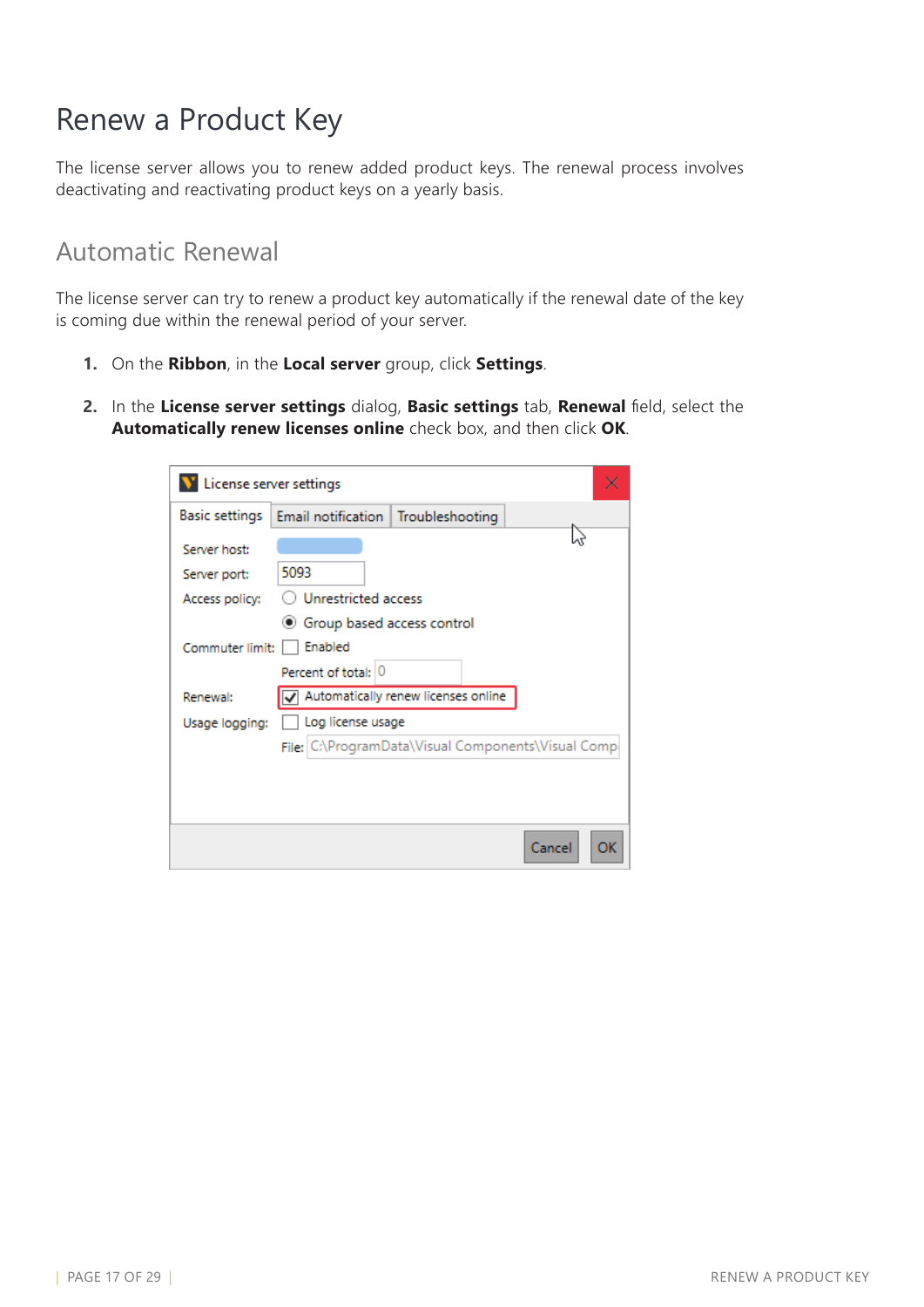### Adjust Renewal Period

The default renewal period for a license server is 14 days. You can configure the server to use a renewal period that is less than, but not greater than 14 days. This can be accomplished by editing the config file of the computer hosting your license server.

- **1.** Edit at least one setting on the license server.
- **2.** In the file system of the computer, find and open the **machine.config file** in a text editor.

**NOTE!** Try to find the file at C:\Windows\Microsoft.NET\Framework\v4.0.30319\Config.

**3.** In your text editor, find **<visualcomponents.licensor.localserver.2.0>** and then for its child element **<licenseServerSetting>** add an **autoRenewLicensePeriod** attribute that is assigned the number of days before a license expires in which the server should try to renew that license.

```
<visualcomponents.licensor.localserver.2.0>
<licenseServerSettings
fileUpdateInterval="15"
defaultFeatureClientGrantLicense="true"
maximumCommuterLicensePercentage="-1"
licenseFilePath="C:\ProgramData\Visual Components\Visual Components License Server 2.0\lservrc.dat"
autoRenewLicensePeriod="5" />
</visualcomponents.licensor.localserver.2.0>
```
**4.** Save changes made to the file, and then restart your license server.

#### Manual Renew

If you have turned off the automatic product key renewal service, you can manually renew a product key.

- **1.** Click the **Product keys** tab, and then select the listed product key you want to renew on the server.
- **2.** On the **Product keys** tab, in the **Product key** group, click **Renew**.
- **3.** If the selected product key was not renewed, manually deactivate and reactivate the key.

**NOTE!** Renewing a product key too early before its renewal date may not have any effect on the key.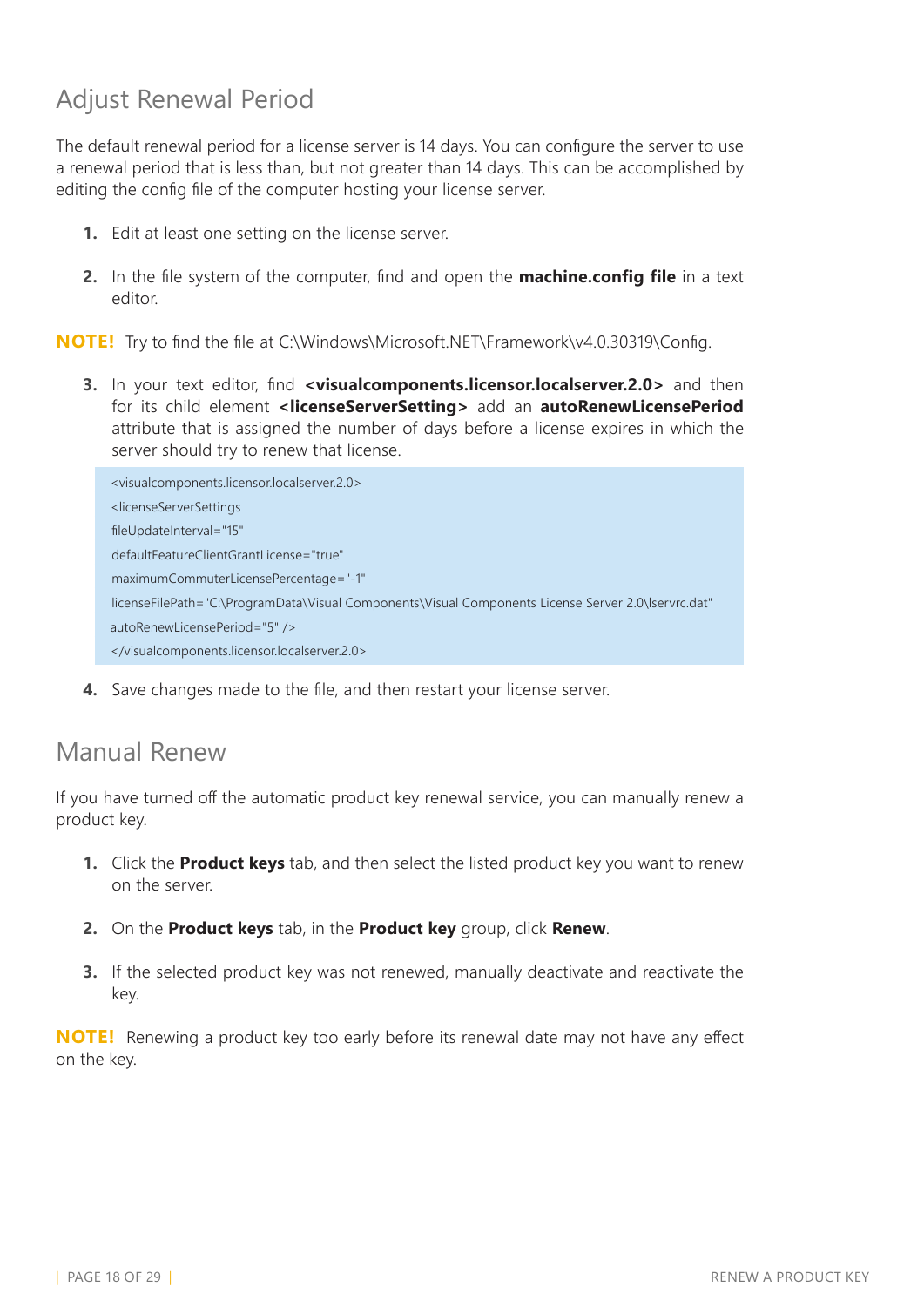# <span id="page-18-0"></span>Verify Product Key Usage

The license server allows you to track and monitor the usage of licenses in a product key.

**NOTE!** Keys for older products will not provide detailed information about usage and check-out history.

- **1.** Click the **Products** tab, and then select the listed product you want to review on the server.
- **2.** On the **Products** tab, in the **Product** group, click **Usage info**.

|               | V Visual Components Premium - Current usage |  | ×     |
|---------------|---------------------------------------------|--|-------|
| Product:      | Visual Components Premium                   |  |       |
| Usage:        | 1/1                                         |  |       |
|               |                                             |  |       |
|               |                                             |  |       |
|               |                                             |  |       |
| Commuted: 0/0 |                                             |  |       |
|               | Client<br>End date                          |  |       |
|               |                                             |  |       |
|               |                                             |  |       |
|               |                                             |  | Close |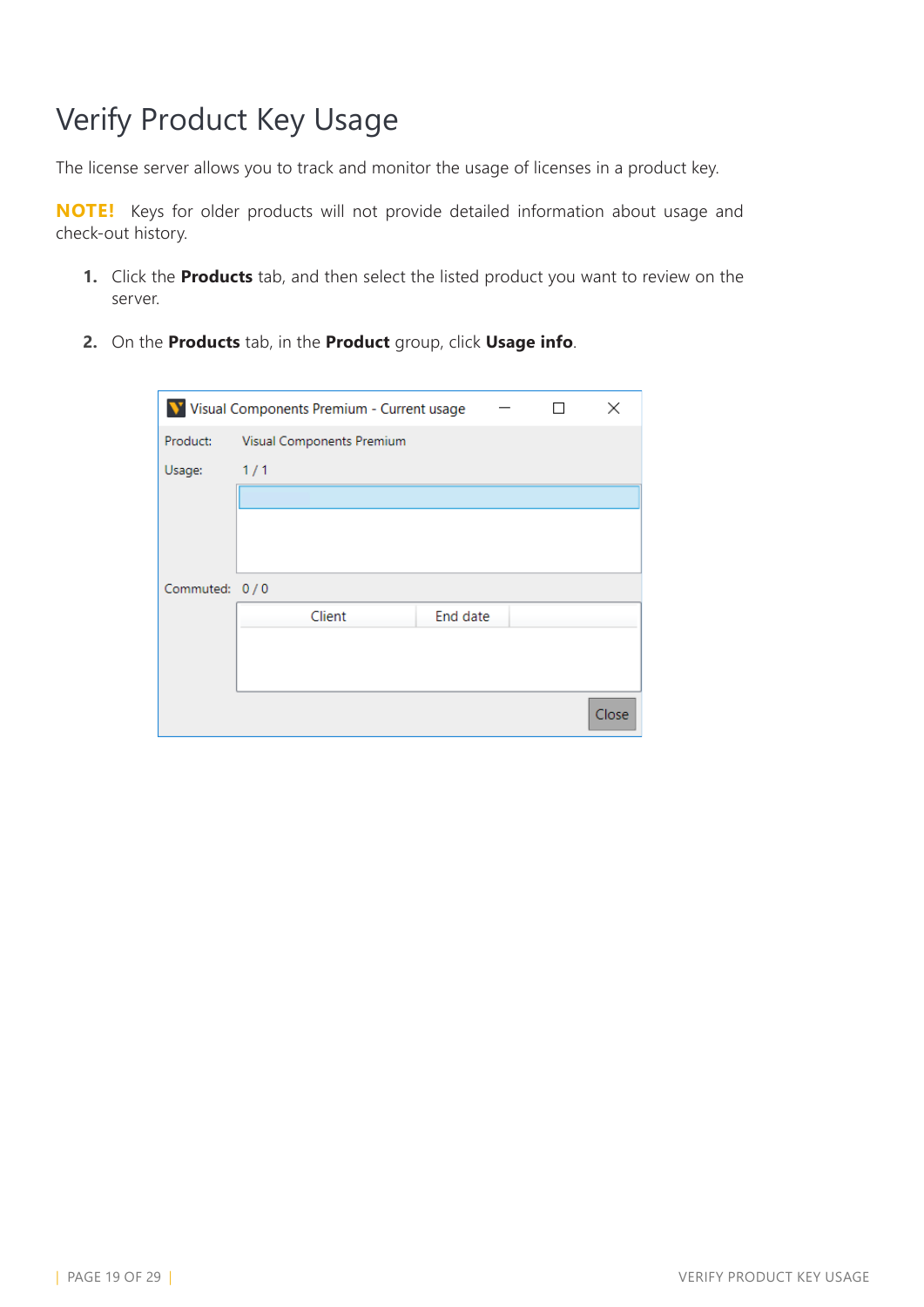# <span id="page-19-0"></span>Add a Client Computer

The license server allows you to add client computers that request licenses from the server to use with products.

- **1.** On the **Clients** tab, in the **Client** group, click **Add**.
- **2.** In the **Add client computer** dialog, set the **Computer name** and **Permissions** fields, and then click **OK**.
- **3.** If **Grant licenses to client** is not checked, all the client's permissions are overridden to block the access for the client.

| V Add client computer |                                                              |      |          |          | ×  |
|-----------------------|--------------------------------------------------------------|------|----------|----------|----|
| Computer name:        | Example                                                      |      |          |          |    |
| Computer ID (new):    |                                                              |      |          |          |    |
| Computer ID (old):    |                                                              |      |          |          |    |
| Last connected:       |                                                              |      |          |          |    |
| Permissions:          | Grant licenses to client                                     |      |          |          |    |
| Groups:               | $\sqrt{}$ Sales<br>R&D                                       |      |          |          |    |
|                       |                                                              |      |          |          |    |
|                       |                                                              |      |          |          |    |
| Usage:                | Product                                                      | Used | Commuted | End date |    |
|                       |                                                              |      |          |          |    |
|                       |                                                              |      |          |          |    |
|                       | Permission changes can take up to 15 minutes to take effect. |      |          |          |    |
|                       | Permission limits do not apply to commuted licenses.         |      |          | Cancel   | OK |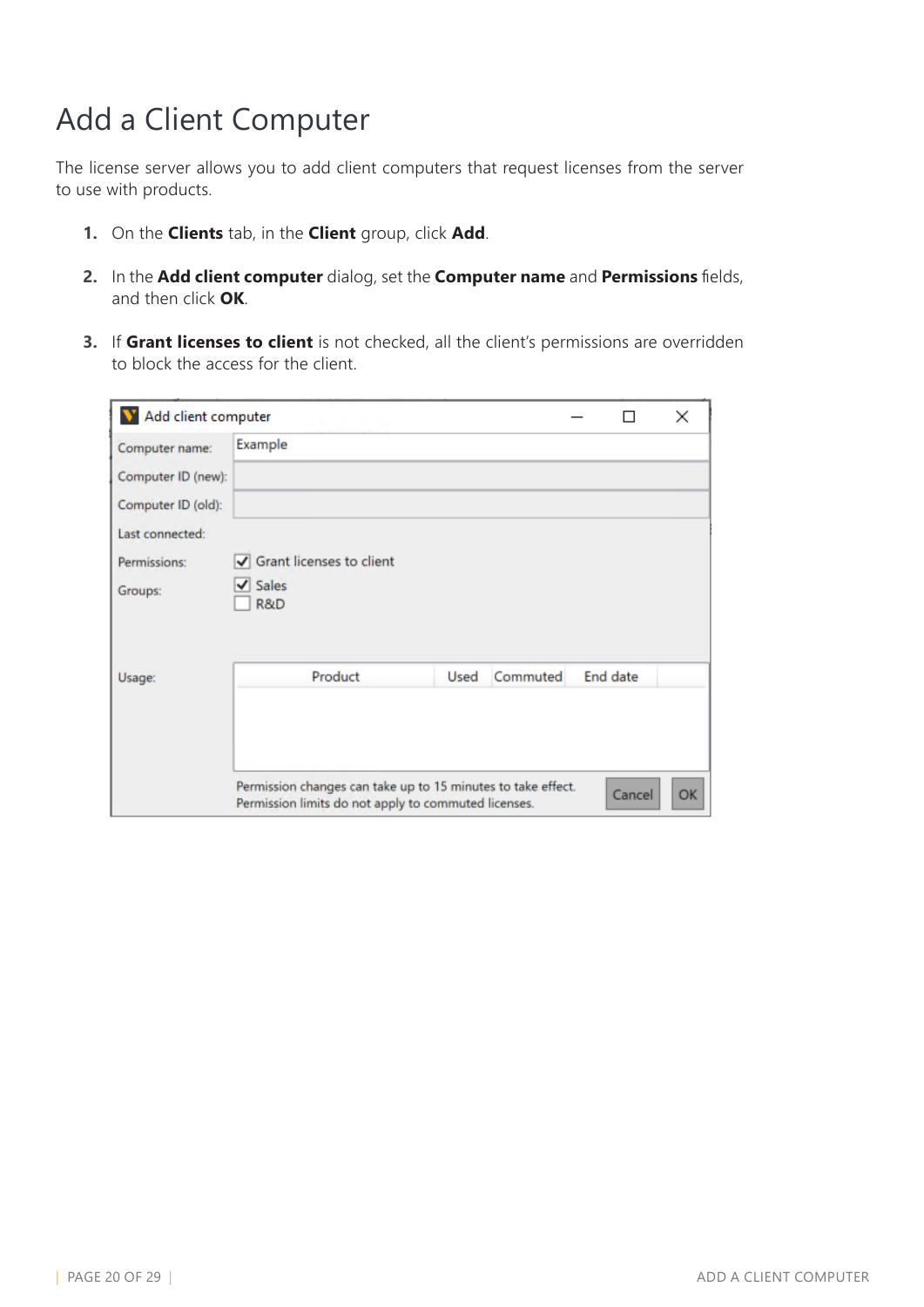## <span id="page-20-0"></span>Edit Client Permissions

The license server allows you to view the history of an added client computer and manage the usage of product keys by that client.

- **1.** Click the **Clients** tab, and then select the listed client that you want to review on the server.
- **2.** On the **Clients** tab, in the **Client** group, click **Permissions**.
- **3.** In the **Permissions** dialog, edit the **Computer name**.
- **4.** Set the **Permissions** and **Groups** fields. If **Grant licenses to client** is not checked, all the client's permissions are overridden to block the access for the client.
- **5.** Click **OK**.
- **6.** Verify the permissions of the selected client are updated in the server.

|                    | <b>VMWIN10PRO64 - Permissions</b>                                                                                    |          | ×  |
|--------------------|----------------------------------------------------------------------------------------------------------------------|----------|----|
| Computer name:     |                                                                                                                      |          |    |
| Computer ID (new): | ULYNA-XFX1W-DFHPF-L52TQ-XXF5K-7XG35                                                                                  |          |    |
| Computer ID (old): | 6AFGJ-FLLS9-VTA6U-8582E-AHND0-TNN83                                                                                  |          |    |
| Last connected:    | 2021-05-27 12.11.52                                                                                                  |          |    |
| Permissions:       | √ Grant licenses to client                                                                                           |          |    |
| Groups:            | $\vee$ Sales<br>R&D                                                                                                  |          |    |
|                    |                                                                                                                      |          |    |
| Usage:             | Product<br>Commuted<br>Used                                                                                          | End date |    |
|                    |                                                                                                                      |          |    |
|                    |                                                                                                                      |          |    |
|                    | Permission changes can take up to 15 minutes to take effect.<br>Permission limits do not apply to commuted licenses. | Cancel   | OK |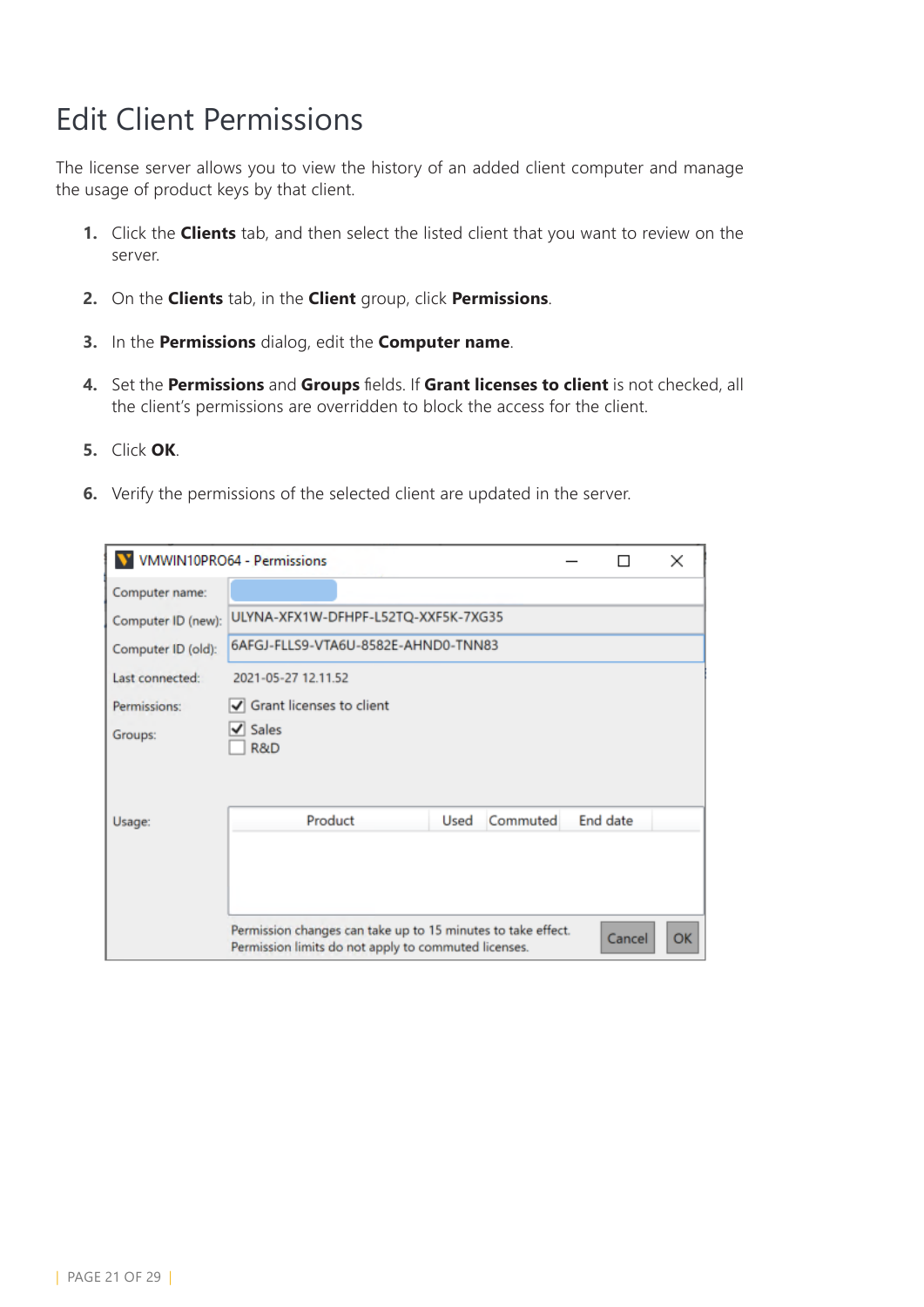# <span id="page-21-0"></span>Client Groups

#### Groups based access control

The license server allows you to manage access to available licenses on the server by client grouping. To enable the group-based access management, the License server settings must have the **Access policy** as **Group based control**.

| License server settings |                                                 |                                     |                                                    |
|-------------------------|-------------------------------------------------|-------------------------------------|----------------------------------------------------|
| Basic settings          | Email notification   Troubleshooting            |                                     |                                                    |
| Server host:            |                                                 |                                     |                                                    |
| Server port:            | 5093                                            |                                     |                                                    |
| Access policy:          | Unrestricted access                             |                                     |                                                    |
|                         | <b>Signal Second</b> Group based access control |                                     |                                                    |
| Commuter limit:         | Enabled                                         |                                     |                                                    |
|                         | Percent of total: 0                             |                                     |                                                    |
| Renewal:                |                                                 | Automatically renew licenses online |                                                    |
| Usage logging:          | Log license usage                               |                                     |                                                    |
|                         |                                                 |                                     | File; C:\ProgramData\Visual Components\Visual Comp |
|                         |                                                 |                                     |                                                    |
|                         |                                                 |                                     |                                                    |
|                         |                                                 |                                     |                                                    |
|                         |                                                 |                                     | Cancel<br>ок                                       |

If **Access policy** is defined as **Unrestricted access**, all clients in the network could have access to the licenses on the network license server, regardless of the settings defined by the grouping.

### Add a new group

You can add a new client group and define the products that the clients in that group can access. You can also define the maximum amount of seats for each product.

- **1.** On the **Groups** tab, in the **Group** group, click **Add**.
- **2.** In the **Add group** dialog, set the **Name** for the client group.
- **3.** Select product(s) from the **Select products** drop-down list.
- **4.** Define number of **Reserved** seats and **Max limit** of seats for each product.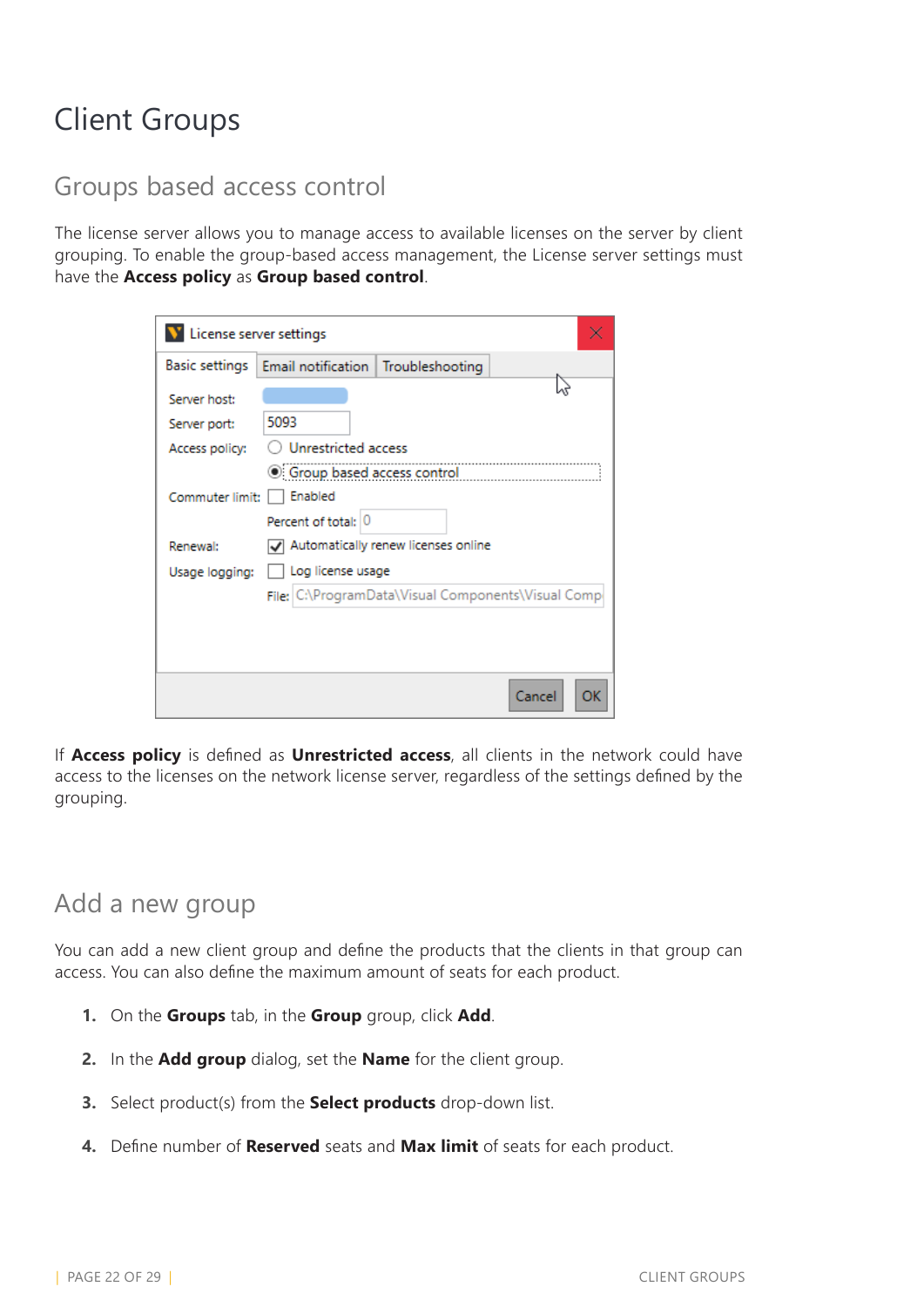- **5.** Set the **Clients** by selecting computers from the **Available** list, and then move them to **Included** list by clicking **left arrow (<)**. You can move all clients with **double left arrow (<<)**.
- **6.** Then click **OK**.

| M Add group           |                                  |           |           | $\Box$    | ×      |
|-----------------------|----------------------------------|-----------|-----------|-----------|--------|
| Name:                 | Sales                            |           |           |           |        |
| Products:             | Select products $\vee$           |           |           |           |        |
|                       | Product                          | Seats     | Reserved  | Max limit |        |
|                       | Visual Components Essentials 4.3 | 2         | 0         |           |        |
|                       |                                  |           |           |           |        |
|                       |                                  |           |           |           |        |
|                       |                                  |           |           |           | $\sim$ |
| Clients:              | Included                         |           | Available |           |        |
|                       |                                  |           |           |           |        |
|                       |                                  | $\,<$     |           |           |        |
|                       |                                  | $\,<$     |           |           |        |
|                       | $\, >$                           |           |           |           |        |
|                       | $\vert$ > >                      |           |           |           |        |
|                       |                                  |           |           |           |        |
| IP address<br>ranges: | Add<br>Remove                    |           |           |           |        |
|                       | First address<br>Last address    | Addresses |           |           |        |
|                       |                                  |           |           |           |        |
|                       |                                  |           |           |           |        |
|                       |                                  |           | Cancel    | OK        |        |

#### **Dialog Properties**

- **Name:** The name of the client group.
- **Products:** Available products with a license.
- **Product:** Product name.
- **Seats:** Available number of seats for the product
- **Reserved:** Reserved number seats for the clients in the group.
- **Max limit:** The max number of seats that is reserved for the clients in the group.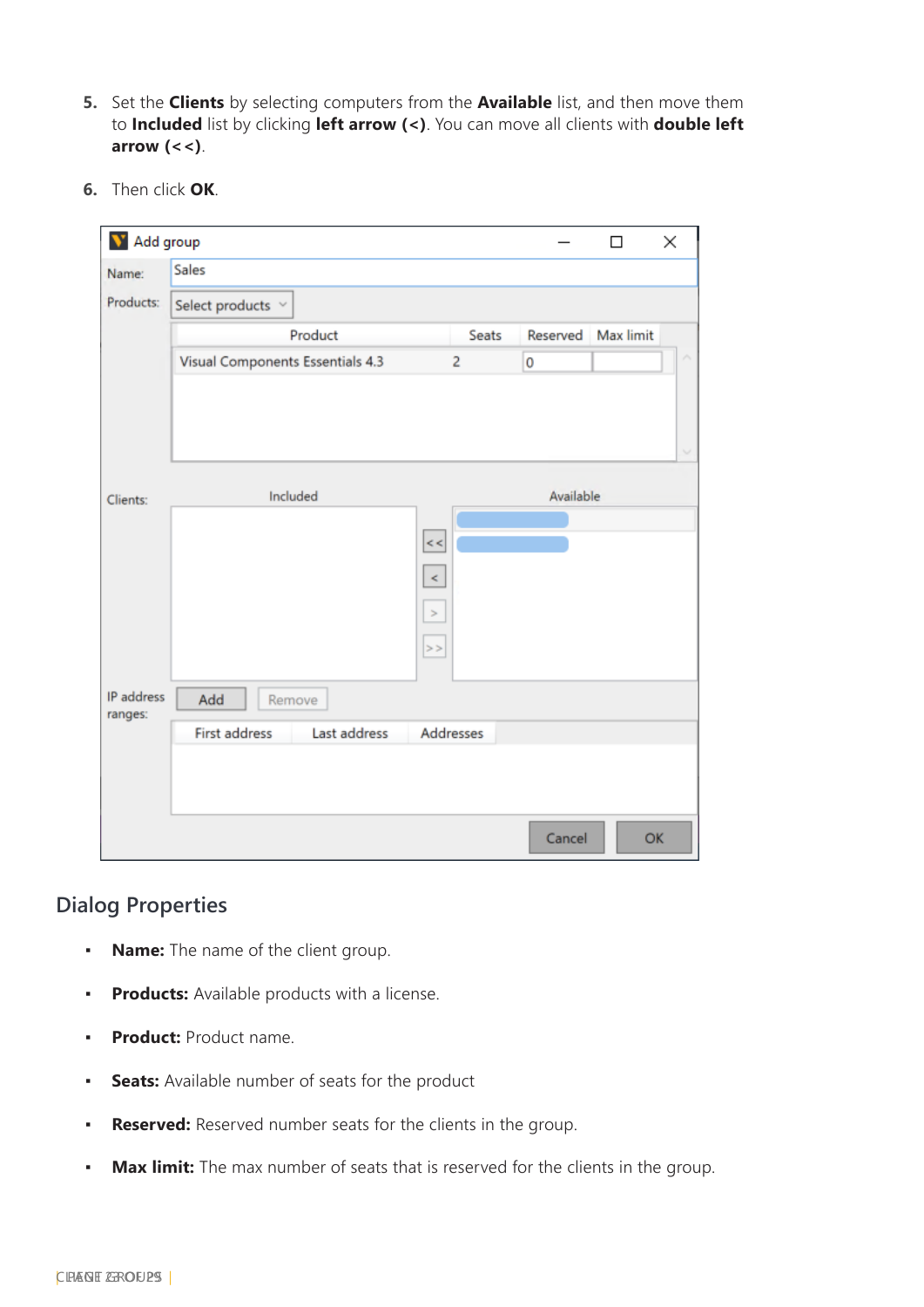- **Clients:** List of available clients that can be included in the group.
- **IP address ranges:** IP address range that can be added to the group.

### Edit group

- **1.** Do one of the following:
	- **a.** On the **Groups** tab, double-click a group to edit.

-or-

- **b.** On the **Groups** tab, select a group. Then in the **Group** group, click **Edit**.
- **2.** In the **<GroupName> Settings** dialog, edit the **Name** of the client group.
- **3.** Select or deselect product(s) from the **Select products** drop-down list.
- **4.** Define number of **Reserved** seats and **Max limit** of seats for each product.
- **5.** Add the **Clients** by selecting computers from the **Available** list, and then moving them to **Included** list by clicking **left arrow (<)**.
- **6.** Remove clients by selecting computers from the **Included** list, and then move them to **Available** list by clicking **right arrow (>)**.
- **7.** Then click **OK**.

#### Remove group

- **1.** On the **Groups** tab, select a group.
- **2.** Then in the **Group** group, click **Remove**.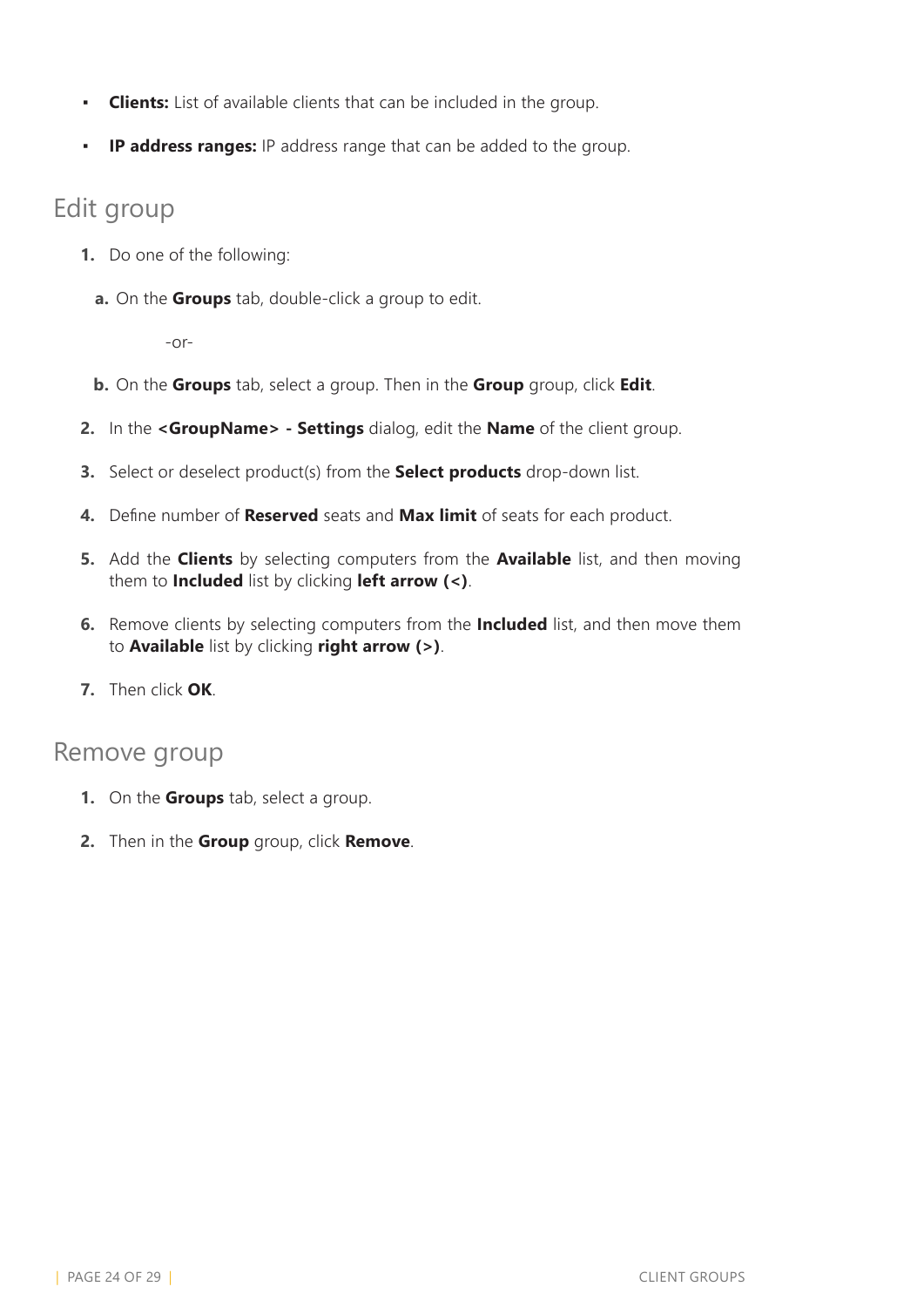# <span id="page-24-0"></span>Edit Borrowing Limit

The license sever allows you to limit the total amount of licenses that can be borrowed by clients based on a percentage. That is, you can limit the amount of licenses that can be checked out from the server at any given time. A limit of 0 percent prevents all clients from borrowing licenses, whereas a limit of 100 percent enables all licenses to be checked out from the server.

- **1.** On the **Ribbon**, in the **Local server** group, click **Settings**.
- **2.** In the **License server settings** dialog, **Basic settings** tab, **Commuter limit** field, select the **Enabled** check box, and then set **Percent of total** to be the percentage of total amount of licenses on the server that you want to make available for borrowing, and then click **OK**.

| License server settings                        |                                                      |                                                                                              |              |
|------------------------------------------------|------------------------------------------------------|----------------------------------------------------------------------------------------------|--------------|
| <b>Basic settings</b>                          | Email notification   Troubleshooting                 |                                                                                              |              |
| Server host:<br>Server port:<br>Access policy: | 5093<br>Unrestricted access                          |                                                                                              |              |
| Commuter limit: V Enabled                      | ◉ Group based access control<br>Percent of total: 50 |                                                                                              |              |
| Renewal:                                       | Usage logging: V Log license usage                   | √ Automatically renew licenses online<br>File: C:\ProgramData\Visual Components\Visual Compo |              |
|                                                |                                                      |                                                                                              | Cancel<br>OK |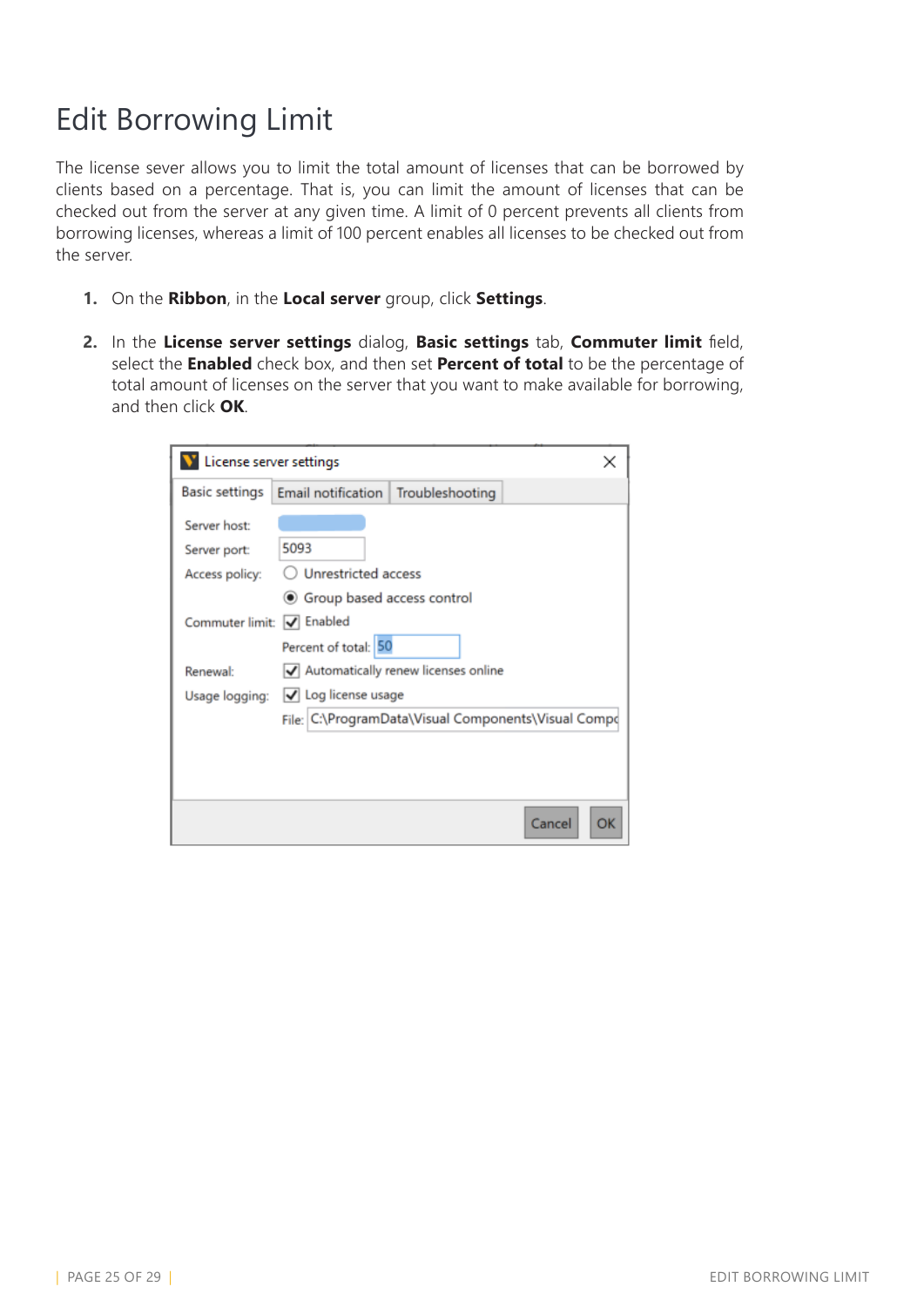# <span id="page-25-0"></span>Receive Email Notifications

The license server allows you to receive emails about events, for example errors and warnings.

- **1.** On the **Ribbon**, in the **Local server** group, click **Settings**.
- **2.** In the **License server settings** dialog, click the **Email notification** tab.
- **3.** For **Notifications**, select the **Send email for:** check box, and then choose the type of event that will trigger an email.
- **4.** Complete the remaining fields, and then send and verify a test message, and then click **OK**.

| V License server settings |                                                   |            |           |        | × |
|---------------------------|---------------------------------------------------|------------|-----------|--------|---|
| Basic settings            | Email notification   Troubleshooting              |            |           |        |   |
| Notifications:            | Send email for: Errors only                       |            | $\sim$    |        |   |
| Sender address:           |                                                   | @gmail.com |           |        |   |
| Recipient:                |                                                   | @gmail.com |           |        |   |
| SMTP server:              | smtp.gmail.com                                    |            | V Use SSL |        |   |
| SMTP port:                | 587                                               | ×.         |           |        |   |
| Login:                    |                                                   | @gmail.com |           |        |   |
| Password:                 |                                                   |            |           |        |   |
|                           | Send test message                                 |            |           |        |   |
|                           |                                                   |            |           |        |   |
|                           |                                                   |            |           |        |   |
|                           | Notification emails may be delayed a few minutes. |            |           |        |   |
|                           |                                                   |            |           | Cancel |   |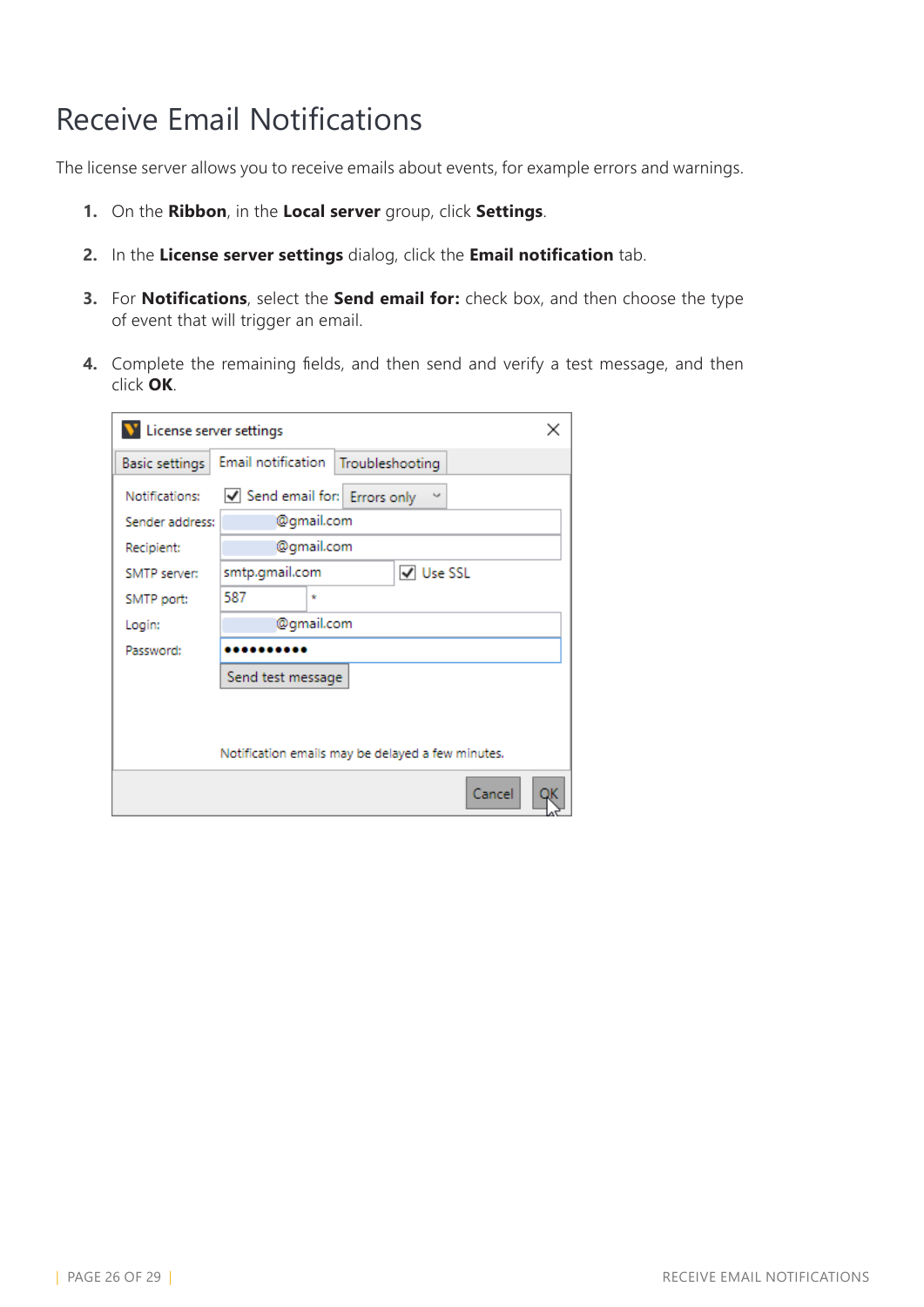# <span id="page-26-0"></span>Troubleshooting

The license server has some tools and workflows for troubleshooting issues.

### **Tracing**

You can enable tracing to log the activity of the license server. The log file can then be used to debug and diagnose errors.

- **1.** On the **Ribbon**, in the **Local server** group, click **Settings**.
- **2.** In the **License server settings** dialog, click the **Troubleshooting** tab.
- **3.** For **Error tracing**, select the **Enable detailed trace logging** check box, and then make any needed changes to the file path of the log file, and then click **OK**.

| License server settings<br>× |                                                       |
|------------------------------|-------------------------------------------------------|
| Basic settings               | Troubleshooting<br>Email notification                 |
| Manager version: 2.1.0.0     |                                                       |
| Server version:              | 2.1.0                                                 |
| Reload licenses:             | Reload licenses now                                   |
| Error tracing:               | Enable detailed trace logging                         |
|                              | C:\ProgramData\Visual Components\Visual Comp<br>File: |
|                              |                                                       |
|                              |                                                       |
|                              |                                                       |
|                              |                                                       |
|                              |                                                       |
|                              |                                                       |
|                              | Cancel<br><b>OK</b>                                   |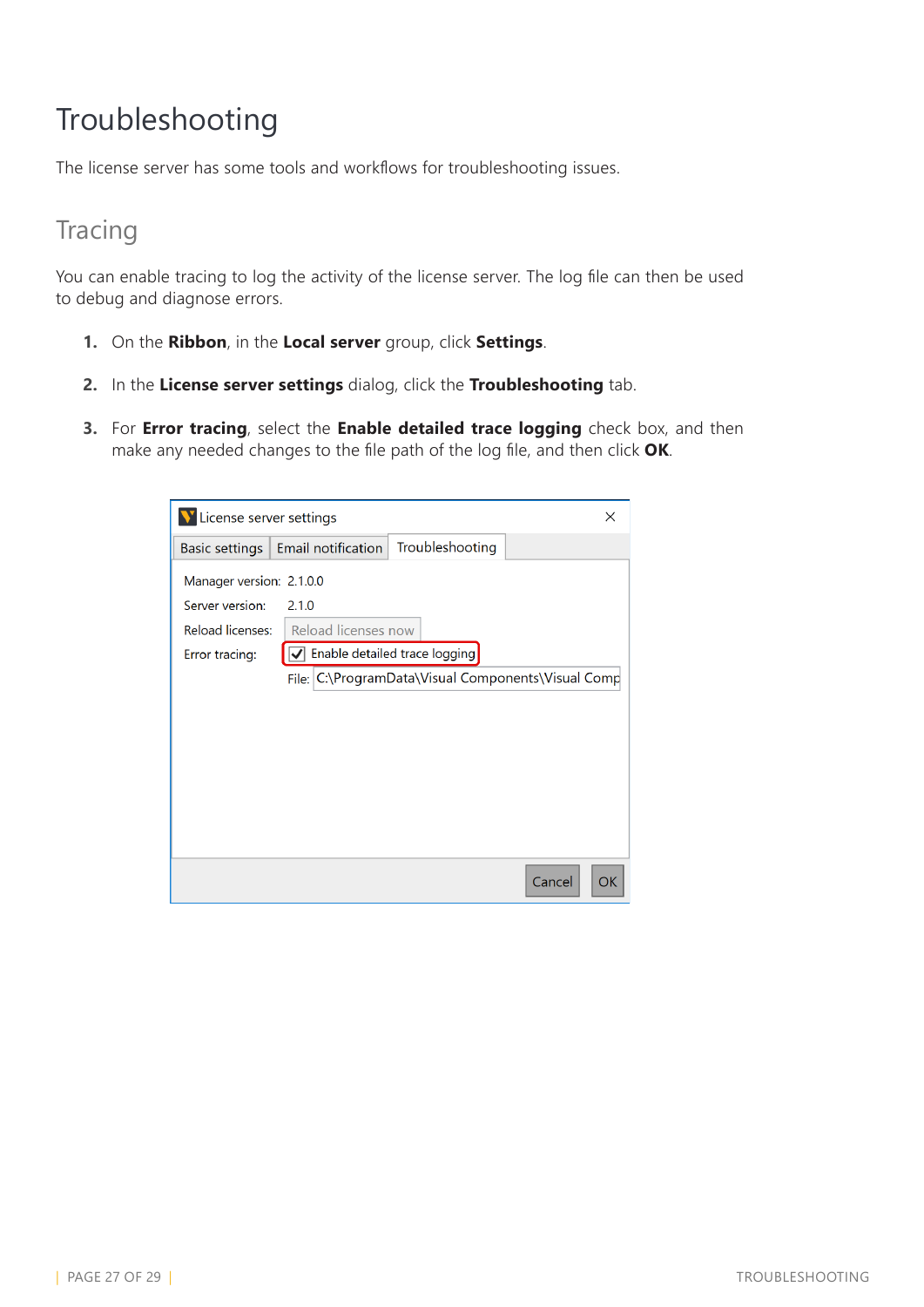### Reloading

You can reload the server to use the most recent set of license codes obtained from the global Visual Components license server as well as those added by you. Reloading does not contact the global server, but it might help to reload license data.

- **1.** On the **Ribbon**, in the **Local server** group, click **Settings**.
- **2.** In the **License server settings** dialog, click the **Troubleshooting** tab.
- **3.** Click **Reload licenses now**.

### Common Cases

The following are recommended methods to handle potential issues with the license server.

#### **Client cannot connect to the license server**

- **1.** Verify the client has the correct address of the license server.
- **2.** Ensure there is no firewall or web proxy blocking the connection between the client and the license server.

#### **Client cannot use a license**

In some cases, you may need to free up licenses by editing the permissions of a client or requesting that a borrowed license be returned to the server. In other cases, you would need to request more floating licenses (seats) from your license provider.

- **1.** In the license server, go to the Clients tab, and then verify the client has permissions to use a license with the product in question.
- **2.** In the Products tab, verify the Network Available column shows an available license for the client and product.

#### **State of product key cannot be changed**

A common fix for this issue is to synchronize your license server with the global Visual Components license server(s), and then restart your server. If the issue persists, the data of your product key might be corrupted. In those cases, submit a support ticket. One outcome may involve an administrator fixing or reissuing a key. Another outcome is that you might be sent a repair kit and instructions for fixing the issue.